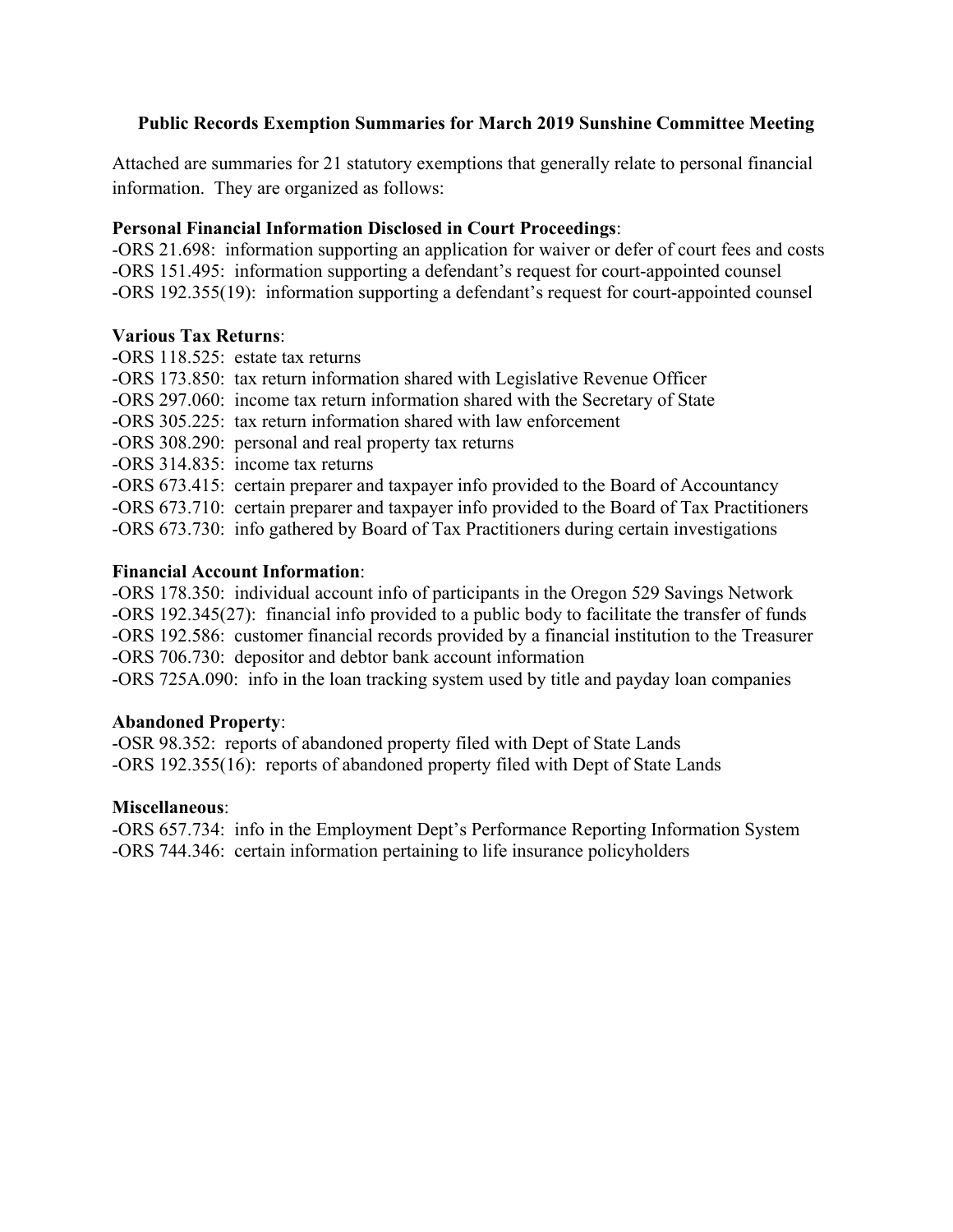### **Exemption Statute and Title: [ORS 21.698](https://www.oregonlaws.org/ors/21.698) Confidentiality of Information Related to Waiver or Deferral**

**Summary:** Under [ORS 21.682,](https://www.oregonlaws.org/ors/21.682) a judge may waive or defer all or part of the fees and court costs payable to the court by a party in a civil action or proceeding, if the judge finds that the party is unable to pay all or any part of the fees and costs. ORS 21.698 provides that information provided by a party in support of an application for a waiver or deferral is confidential.

## **Relevant Text**:

[ORS 21.698\(1\).](https://www.oregonlaws.org/ors/21.698) Except as provided in subsection (2) of this section, information supplied by a person filing an application for waiver or deferral of fees or court costs, and information collected by the courts for purposes of determining eligibility for waiver or deferral of fees or costs, is confidential and may not be used for any purpose other than determining eligibility for waiver or deferral.

### **Key Terms, Definitions and References**: N/A.

**Enumerated Exceptions or Public Interest Balancing Test?** No. There are no enumerated exceptions for purposes of general public disclosure. However, ORS 21.698(2) contains several enumerated exceptions that permit the use or introduction of such information for certain official purposes and court proceedings.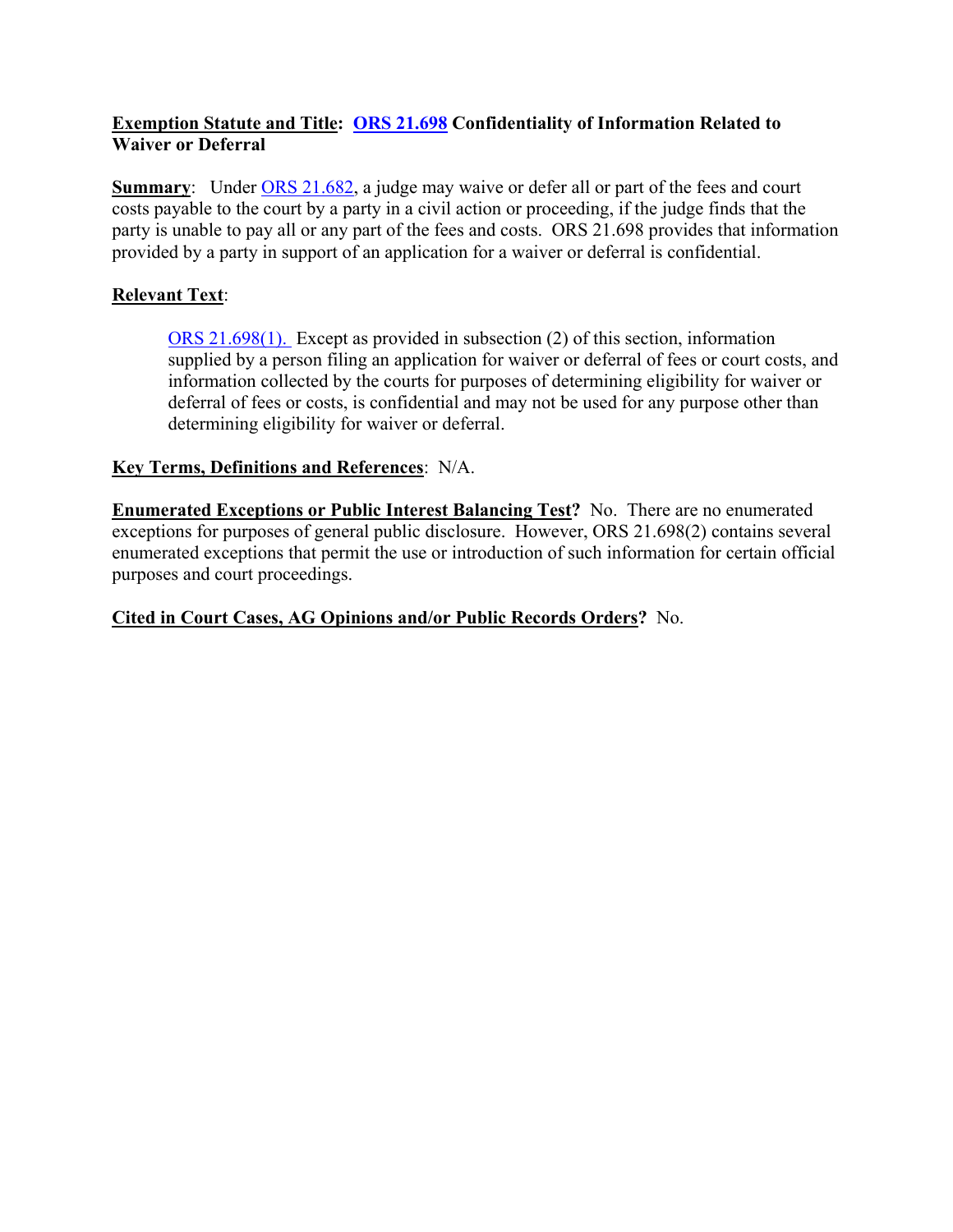### **Exemption Statute and Title: [ORS 151.495](https://www.oregonlaws.org/ors/151.495) Confidentiality of Information Obtained by State Courts**

**Summary:** Provides confidentiality for information submitted to a court to determine the financial eligibility of a person for appointed counsel. Substantially identical to [ORS](https://www.oregonlaws.org/ors/192.355)  [192.355\(19\),](https://www.oregonlaws.org/ors/192.355) which expressly exempts this information from public disclosure.

## **Relevant Text**:

[ORS 141.495\(1\).](https://www.oregonlaws.org/ors/151.495) All information supplied by a person seeking appointed counsel and all information collected by the state courts for purposes of determining financial eligibility for appointed counsel under ORS 151.485 to 151.497 is confidential and shall not be used for any purpose other than determining financial eligibility.

### **Key Terms, Definitions and References**: N/A.

**Enumerated Exceptions or Public Interest Balancing Test?** No. There are no enumerated exceptions for purposes of general public disclosure. However, ORS 151.495(2) contains several enumerated exceptions that permit the use or introduction of such information for certain official purposes and court proceedings.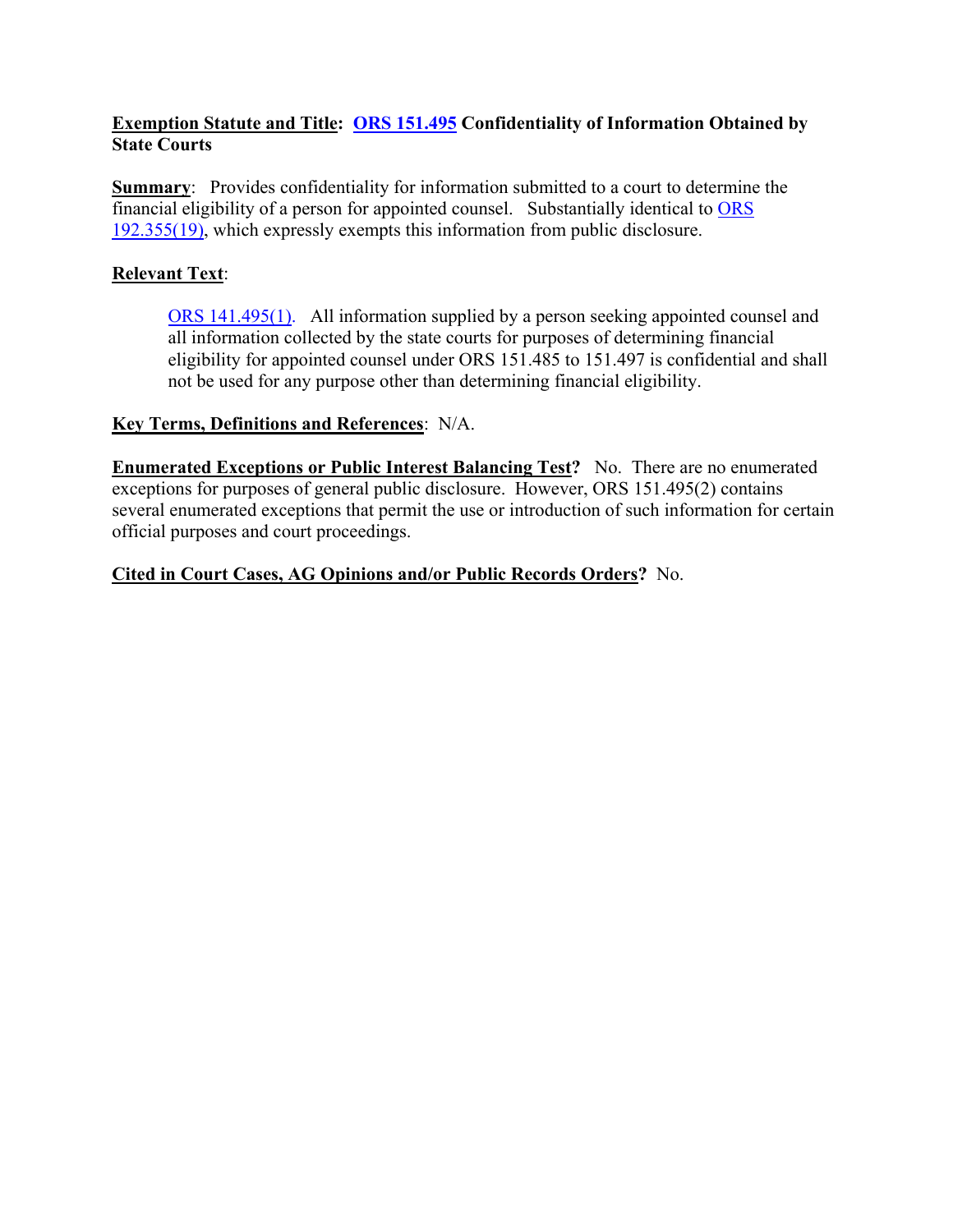#### **Exemption Statute and Title: [ORS 192.355\(19\)](https://www.oregonlaws.org/ors/192.355) Public Records Exempt From Disclosure**

**Summary:** Expressly exempts from disclosure any information submitted to a court to determine the financial eligibility of a person for appointed counsel. Substantially identical to [ORS 151.495,](https://www.oregonlaws.org/ors/151.495) which makes this information confidential.

**Relevant Text**: [ORS 192.355.](https://www.oregonlaws.org/ors/192.355) The following public records are exempt from disclosure under ORS 192.311 to 192.478:

\*\*\*

(19) All information supplied by a person under [ORS 151.485](https://www.oregonlaws.org/ors/151.485) for the purpose of requesting appointed counsel, and all information supplied to the court from whatever source for the purpose of verifying the financial eligibility of a person pursuant to [ORS 151.485.](https://www.oregonlaws.org/ors/151.485)

#### **Key Terms, Definitions and References**:

[ORS 151.485](https://www.oregonlaws.org/ors/151.485) details the criteria for determining financial eligibility for court-appointed counsel.

#### **Enumerated Exceptions or Public Interest Balancing Test?** No.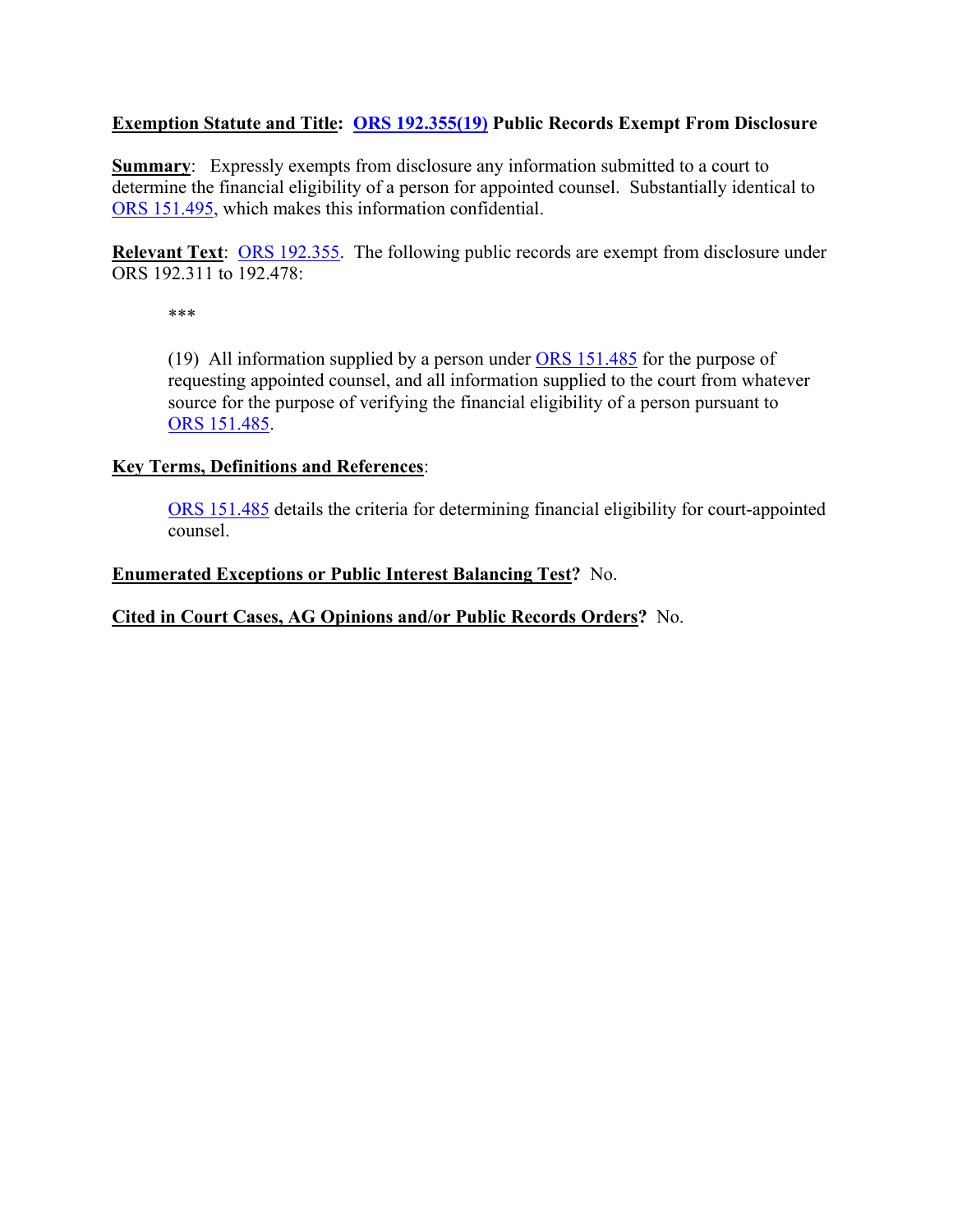## **Exemption Statute and Title: [ORS 118.525](https://www.oregonlaws.org/ors/118.525) Disclosure of Return Information**

**Summary:** Prohibits Department of Revenue personnel from disclosing the details of estate tax returns.

## **Relevant Text**:

[ORS 118.525\(1\).](https://www.oregonlaws.org/ors/118.525) It shall be unlawful for the Department of Revenue or any of its officers or employees to divulge or make known in any manner any particulars disclosed in any return or supporting data required under this chapter. Except for executors or beneficiaries and their authorized representatives, it shall be unlawful for any person or entity who has acquired information pursuant to subsections (3) and (4) of this section to divulge or make known such information for any purpose other than that specified in the provisions of law authorizing the use or disclosure. No subpoena or judicial order shall be issued compelling the department, or its officers or employees, or persons described in subsections (3) and (4) of this section, to divulge or make known any particulars disclosed in any such return or supporting data except where the liability for estate taxes is to be adjudicated by the Oregon Tax Court. Nothing in this section shall prohibit the publication of statistics so classified as to prevent the identification of particulars in any return or supporting data covered by this section.

### **Key Terms, Definitions and References**:

[ORS 118.525\(2\).](https://www.oregonlaws.org/ors/118.525) As used in this section:

(a) "Officer," "employee" or "person" includes an authorized representative of the officer, employee or person, or former officer, employee or person, or an authorized representative of such former officer, employee or person.

(b) "Particulars" includes, but is not limited to, a taxpayer's name, address, telephone number, Social Security number and the amount of refund claimed by or granted to a taxpayer.

**Enumerated Exceptions or Public Interest Balancing Test?** Yes. Several enumerated exceptions for disclosures to the IRS, as necessary to accomplish various official functions (such as collection activities), and for disclosures to the executor or beneficiary of an estate if the department determines they have a material interest that will be affected by such information. *See* [ORS 118.525\(3\)-\(5\).](https://www.oregonlaws.org/ors/118.525)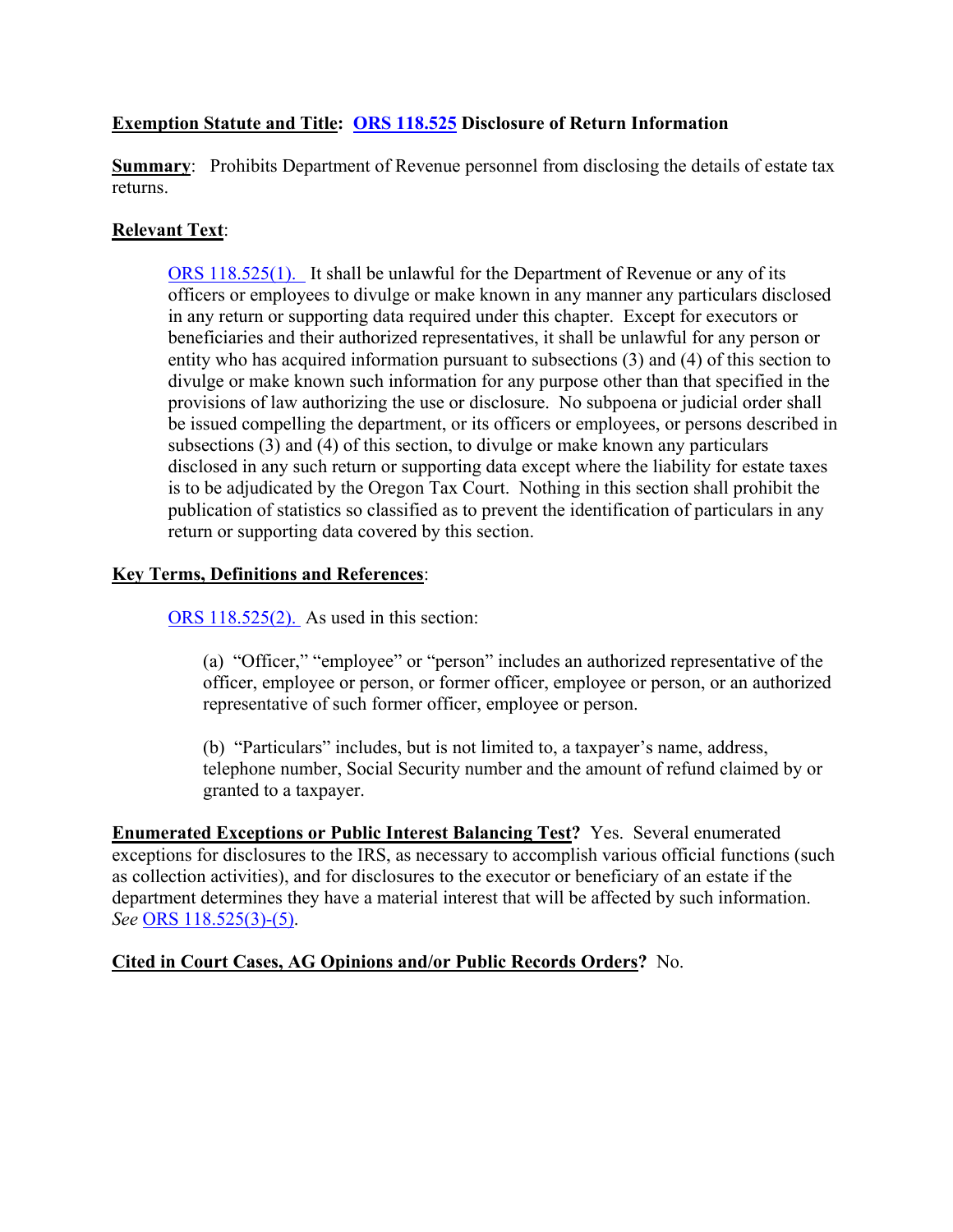#### **Exemption Statute and Title: [ORS 173.850](https://www.oregonlaws.org/ors/173.850) Department of Revenue to Provide Assistance; Status of Reports and Information**

**Summary:** The statute generally authorizes the Department of Revenue to share tax return information with the Legislative Revenue Officer for certain official purposes. Subsection (2)(b) provides that the confidentiality provisions of ORS 314.835 and 314.840 – which apply generally to Department of Revenue personnel – also apply to the Legislative Revenue Officer and his or her staff.

## **Relevant Text**: [ORS 173.850\(2\)](https://www.oregonlaws.org/ors/173.850)

(a) The department shall disclose and give access to the Legislative Revenue Officer or any authorized representatives to the information described in ORS 314.835 only if the request for the information is made in writing, specifies the purposes for which the request is made or information required and is signed by the Legislative Revenue Officer or an authorized representative. The form for request for information made under this paragraph shall be prescribed by the Legislative Revenue Officer and approved by the Director of the Department of Revenue.

(b) The department shall keep on file the request for information made pursuant to this subsection. The requests constitute a public record within the meaning of ORS 192.311 to 192.478. ORS 314.835 and 314.840(3) relating to the confidentiality of tax information apply to the Legislative Revenue Officer, authorized representatives, staff and employees of the Legislative Revenue Officer.

### **Key Terms, Definitions and References**:

The Legislative Revenue Officer conducts research and makes estimates, assesses fiscal impacts and provides recommendations to the Legislative Assembly concerning state revenues. *See* [ORS 173.820.](https://www.oregonlaws.org/ors/173.820)

**Enumerated Exceptions or Public Interest Balancing Test?** *See* [ORS 314.835](https://www.oregonlaws.org/ors/314.835) and [314.840.](https://www.oregonlaws.org/ors/314.840)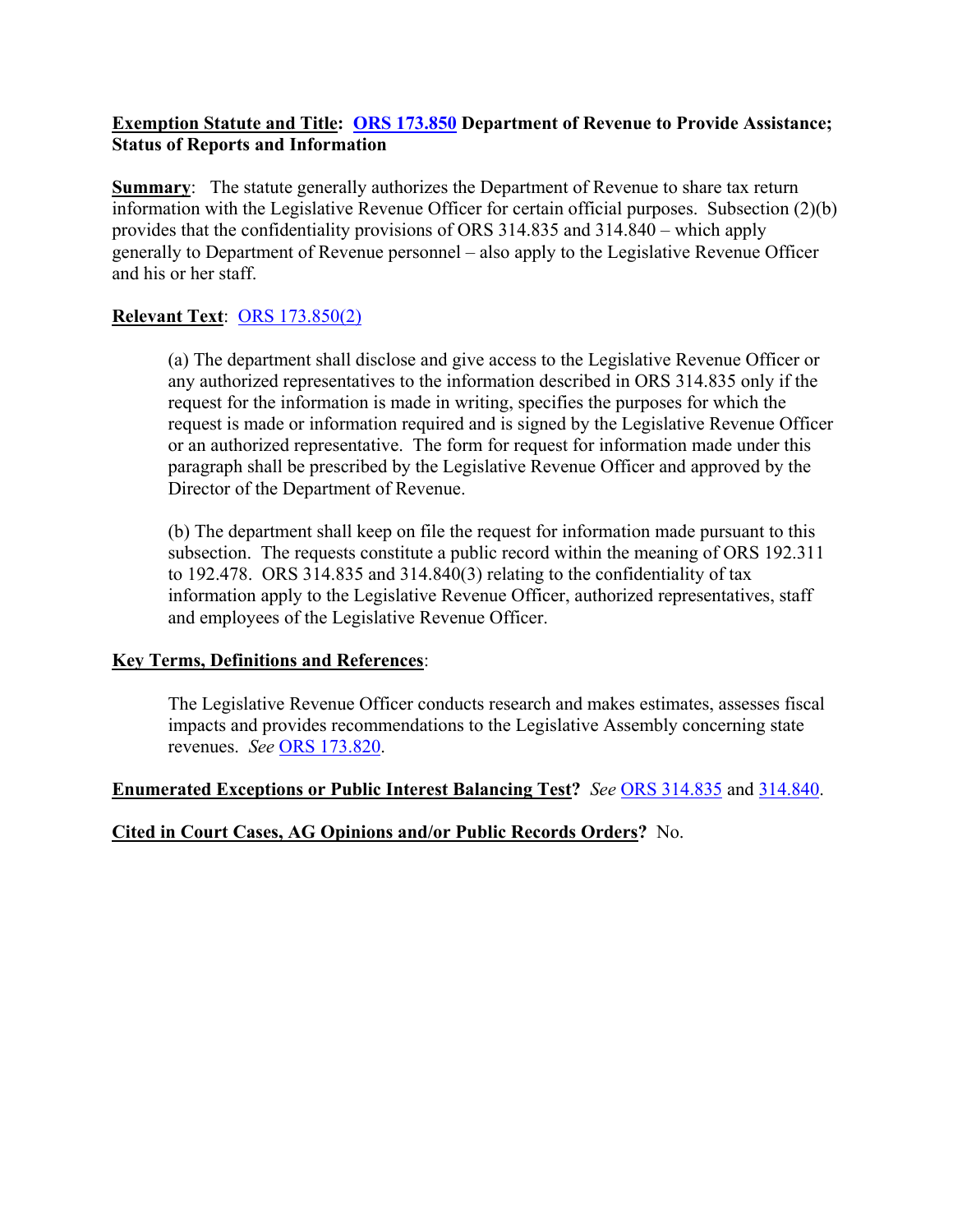#### **Exemption Statute and Title: [ORS 297.060](https://www.oregonlaws.org/ors/297.060) Confidentiality of Tax Records; Penalty for Disclosure**

**Summary:** Prohibits employees of the Office of the Secretary of State from disclosing the particulars of any income tax returns provided by the Department of Revenue for the purpose of conducting audits. Violation is a Class C felony.

### **Relevant Text**: [ORS 297.060](https://www.oregonlaws.org/ors/297.060)

Information furnished to the Secretary of State by the Department of Revenue and made confidential by [ORS 314.835](https://www.oregonlaws.org/ors/314.835) shall be used by the Secretary of State and the officers and employees of the Secretary of State solely for the purposes of performing the functions of the office of Auditor of Public Accounts as required by section 2, Article VI of the Oregon Constitution, and shall not be used or disclosed for any other purpose. Any person who violates this prohibition against disclosure, upon conviction, is punishable as provided by [ORS 314.991.](https://www.oregonlaws.org/ors/314.991)

**Key Terms, Definitions and References**: *See* [ORS 314.835.](https://www.oregonlaws.org/ors/314.835)

**Enumerated Exceptions or Public Interest Balancing Test?** No.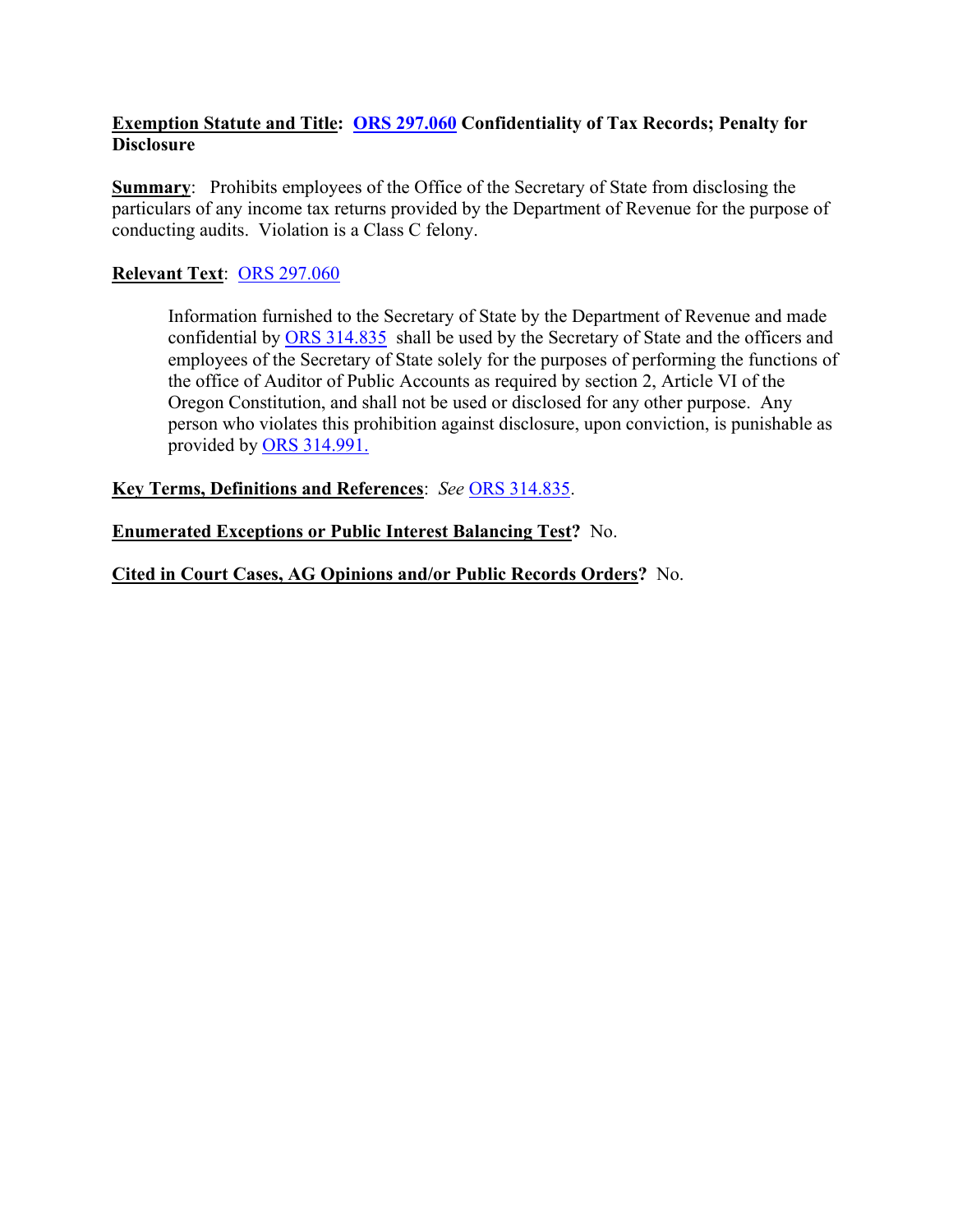#### **Exemption Statute and Title: [ORS 305.225](https://www.oregonlaws.org/ors/305.225) Request of Assistance By Law Enforcement Agency; Disclosure of Tax Records**

**Summary:** Authorizes the Department of Revenue to share the particulars of income tax returns with law enforcement when such assistance is necessary to insure compliance with laws administered by the Department of Revenue. Prohibits law enforcement from seeking or disclosing such information in connection with any investigations or prosecutions for crimes not related to filing of false or fraudulent tax returns.

# **Relevant Text**: [ORS 305.225](https://www.oregonlaws.org/ors/305.225)

(1) Notwithstanding [ORS 314.835,](https://www.oregonlaws.org/ors/314.835) if the Department of Revenue determines that assistance of a law enforcement agency is necessary to insure compliance with any of the laws of this state administered by it, the department may request such assistance. In connection with assistance requested under this section only, the Department of Revenue may disclose a tax return, report or claim, or information in its files regarding a tax return, report or claim permitted or required to be filed with the department under any law administered by the department to the Oregon State Police, district attorney, grand jury, judicial authority or local law enforcement agency for the investigation or the prosecution of violations of the criminal laws of this state relating to perjury, theft or forgery if those violations occur in connection with the filing of such a return, report or claim, or of the tax laws of this state. Disclosure under this section shall be solely for the purpose of investigation or prosecution of violations involving the filing of a false or fraudulent return, report or claim, wherein the validity of the return, report or claim, or information contained therein, is at issue. Returns, reports or claims, or information contained therein shall not be disclosed if the purpose for which the information is sought is as evidence of a crime unrelated to the validity of the return, report or claim, or the information contained therein, supplied to the department or if the information is requested by a law enforcement agency in connection with any other investigation or prosecution.

**Key Terms, Definitions and References**: N/A.

### **Enumerated Exceptions or Public Interest Balancing Test?** No.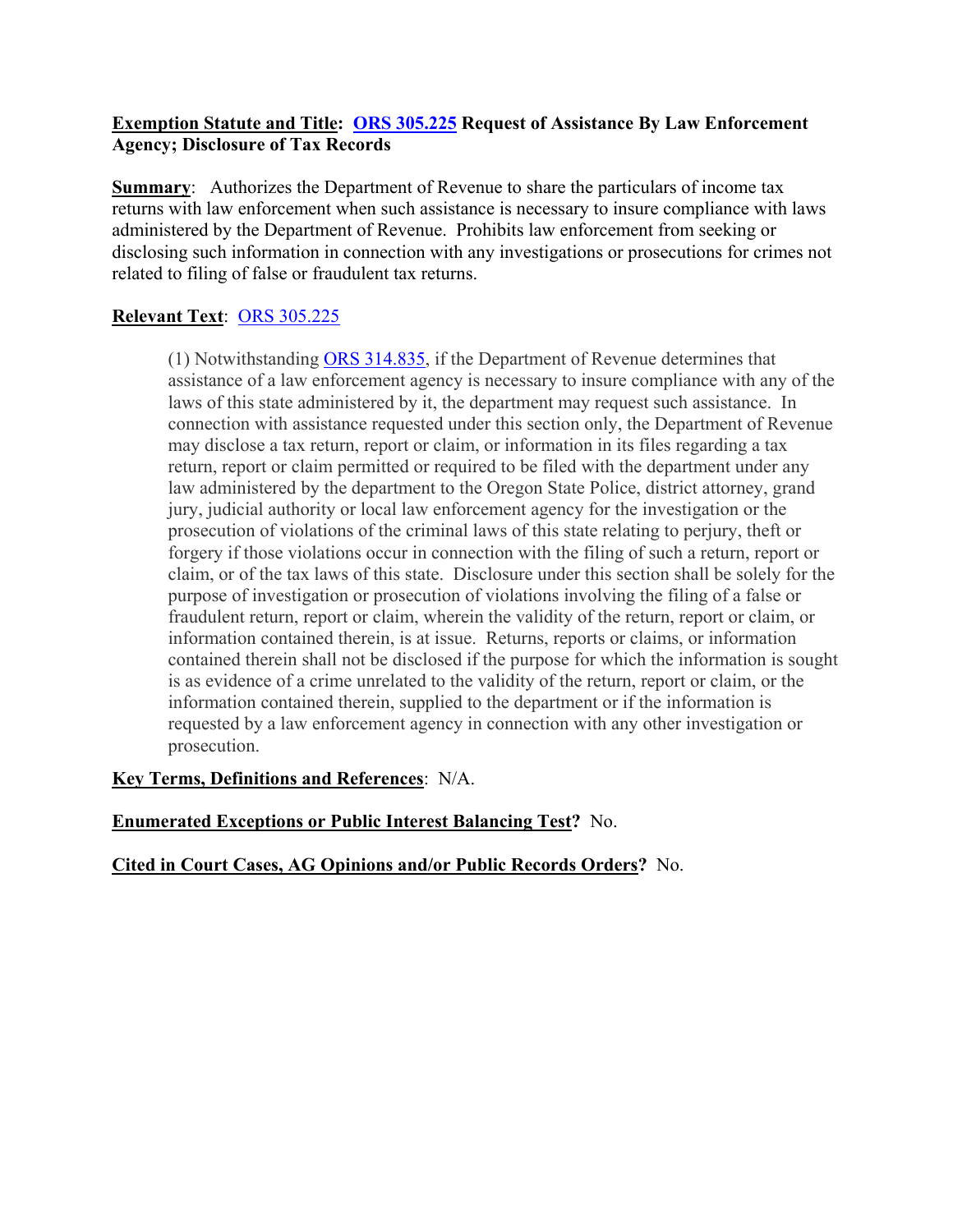#### **Exemption Statute and Title: [ORS 308.290](https://www.oregonlaws.org/ors/308.290) Returns**

**Summary**: Makes confidential all personal and real property tax returns in the custody of the Department of Revenue or the county assessor's office.

#### **Relevant Text**:

[ORS 308.290\(7\)\(a\).](https://www.oregonlaws.org/ors/308.290) All returns filed under [ORS 308.290] and ORS 308.525 and 308.810 are confidential records of the Department of Revenue or the county assessor's office in which the returns are filed or of the office to which the returns are forwarded under paragraph (b) of this subsection.

#### **Key Terms, Definitions and References**:

[ORS 308.290](https://www.oregonlaws.org/ors/308.290) generally prescribes the requirements for reporting personal and real property taxes.

[ORS 308.525](https://www.oregonlaws.org/ors/308.525) relates to certain statements that companies must file with the Department of Revenue that include, among other things, information about real and personal property owned by the company.

[ORS 308.810](https://www.oregonlaws.org/ors/308.810) relates to statements filed by various cooperative electric distribution associations.

#### **Enumerated Exceptions or Public Interest Balancing Test?** No.

#### **Cited in Court Cases, AG Opinions and/or Public Records Orders?** Yes.

[PRO Murray](https://cdm17027.contentdm.oclc.org/digital/collection/p17027coll2/id/1050) (1/2/2004): Denied a petition that sought the disclosure of Department of Revenue information about certain properties because the information could be derived only from property tax returns made confidential by ORS 308.290.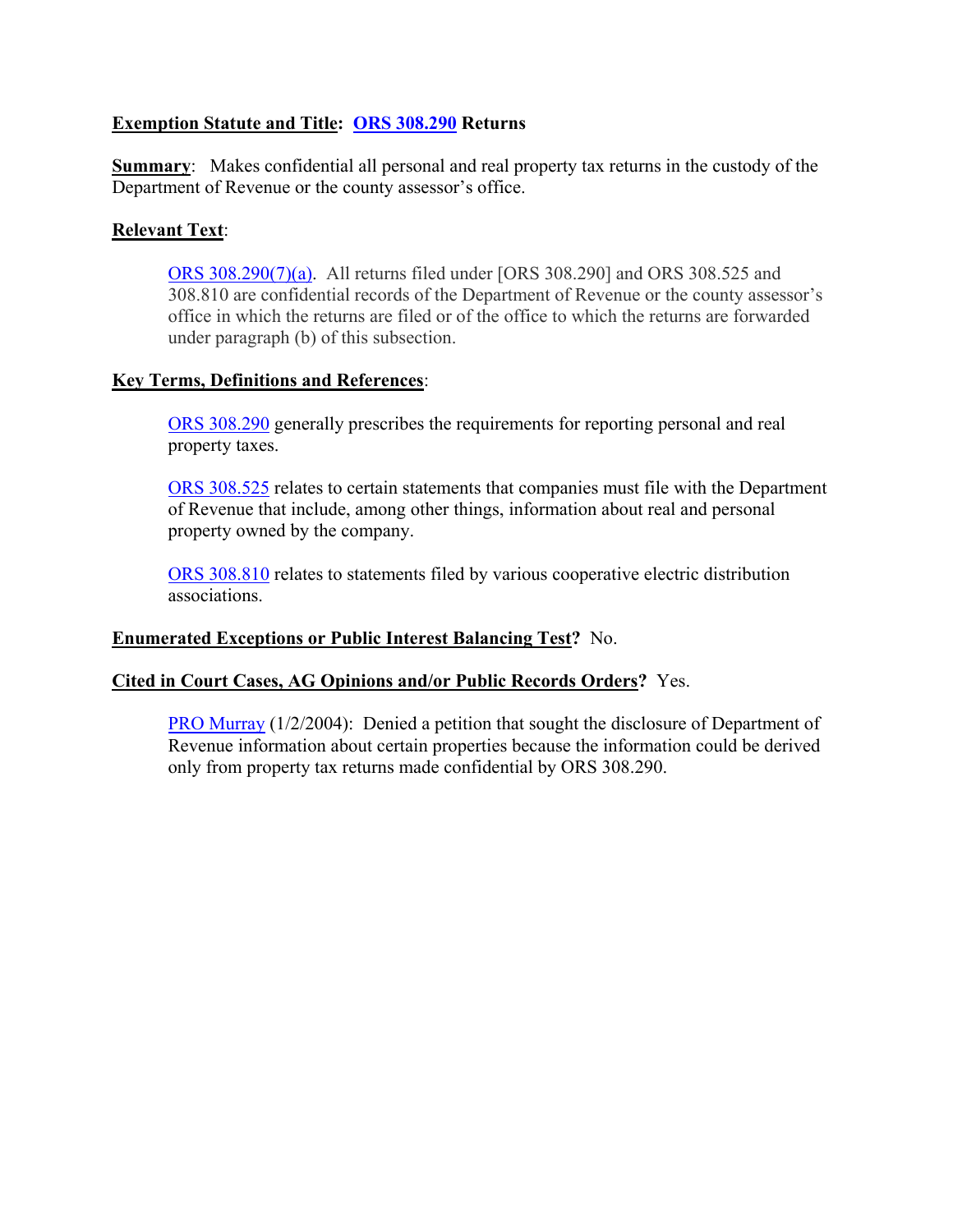#### **Exemption Statute and Title: [ORS 314.835](https://www.oregonlaws.org/ors/314.835) Divulging Particulars of Returns and Prohibited**

**Summary:** Prohibits employees of the Department of Revenue from disclosing the particulars of income tax returns. Prohibits any other person authorized access to the information from redisclosing or using the information for an unauthorized purpose.

#### **Relevant Text**:

[ORS 314.835\(1\).](https://www.oregonlaws.org/ors/314.835) Except as otherwise specifically provided in rules adopted under [ORS](https://www.oregonlaws.org/ors/305.193)  [305.193](https://www.oregonlaws.org/ors/305.193) or in other law, it shall be unlawful for the Department of Revenue or any officer or employee of the department to divulge or make known in any manner the amount of income, expense, deduction, exclusion or credit or any particulars set forth or disclosed in any report or return required in the administration of any local tax pursuant to [ORS 305.620](https://www.oregonlaws.org/ors/305.620)  or required under a law imposing a tax upon or measured by net income. It shall be unlawful for any person or entity to whom information is disclosed or given by the department pursuant to [ORS 314.840\(2\)](https://www.oregonlaws.org/ors/314.840) or any other provision of state law to divulge or use such information for any purpose other than that specified in the provisions of law authorizing the use or disclosure. No subpoena or judicial order shall be issued compelling the department or any of its officers or employees, or any person who has acquired information pursuant to [ORS 314.840\(2\)](https://www.oregonlaws.org/ors/314.840) or any other provision of state law to divulge or make known the amount of income, expense, deduction, exclusion or credit or any particulars set forth or disclosed in any report or return except where the taxpayer's liability for income tax is to be adjudicated by the court from which such process issues.

#### **Key Terms, Definitions and References**:

"Particulars" includes, but is not limited to, a taxpayer's name, address, telephone number, Social Security number, employer identification number or other taxpayer identification number and the amount of refund claimed by or granted to a taxpayer. [ORS 314.835\(b\).](https://www.oregonlaws.org/ors/314.835)

#### **Enumerated Exceptions or Public Interest Balancing Test?** No.

#### **Cited in Court Cases, AG Opinions and/or Public Records Orders?** Yes, several PROs.

[PRO Cole](https://cdm17027.contentdm.oclc.org/digital/collection/p17027coll2/id/1947) (10/5/2012): Denied a petition from the Oregonian seeking an order to the Department of Revenue to disclose certain information because it contained, in part, income tax particulars. The PRO provides a good summary of the AG's previous interpretations of the statute, to include a reference to a 1949 AG Opinion that concluded:

This act constitutes the state's compact and pledge to the taxpayer that his tax return shall be kept inviolate, confidential and privileged, and not disclosed to any one, nor in any manner, except as specifically authorized by the act itself, and will be used only for the purposes specifically provided. 24 Op Atty Gen 261 (1949).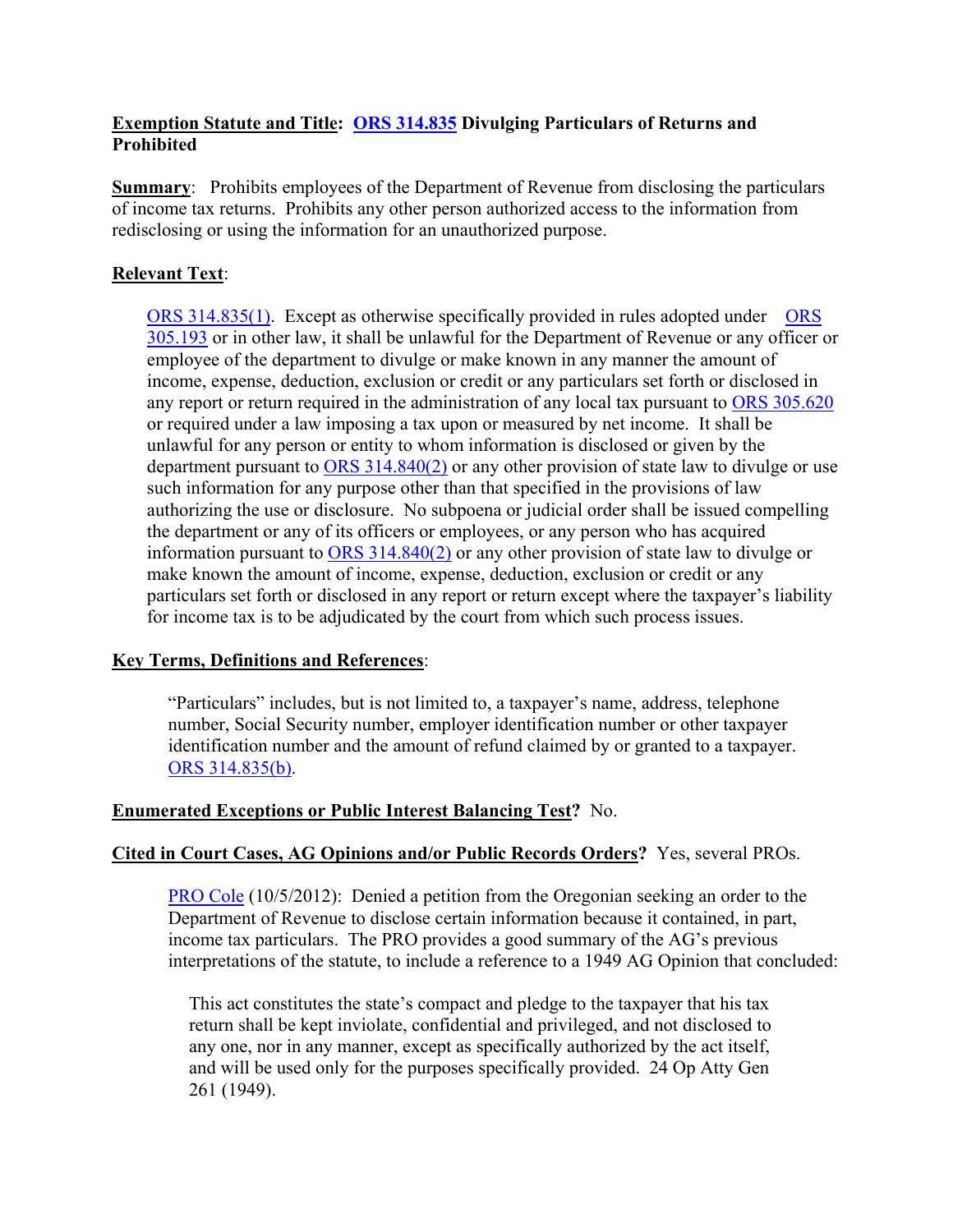#### **Exemption Statute and Title: [ORS 673.415](https://www.oregonlaws.org/ors/673.415) Furnishing of Signature Block of Income Tax Return or Report by Department of Revenue**

**Summary:** Permits the Department of Revenue to furnish to the Board of Accountancy the signature block of tax returns prepared by any person for another person, along with certain taxpayer biographical information. Prohibits Board employees from disclosing such information for any purpose other than determining whether the return was prepared in violation of various statutory provisions. Makes unauthorized disclosure a Class C felony.

# **Relevant Text**: [ORS 673.415](https://www.oregonlaws.org/ors/673.415)

(1) The Department of Revenue may furnish to the Oregon Board of Accountancy a copy of the signature block of an income tax return prepared by any person for another. The signature block may be furnished in instances in which the department or the board has reasonable grounds to believe the person preparing the return prepared it in violation of any provision of ORS 673.010 to 673.465. The signature block shall include the name, address and signature of the person who prepared the income tax return and the date the return was prepared. The department may include with the signature block the name and address of the taxpayer, the number of the tax form prepared, the tax year of the income tax return prepared and the information described in ORS 314.835. The board, and its members, officers and employees, shall use the names and addresses furnished under this section solely in the enforcement of ORS 673.010 to 673.465 and shall not otherwise divulge or make known such information. A violation of this prohibition against disclosure is punishable as provided in ORS 314.991(2).

(2) The Department of Revenue may furnish to the board a copy of the signature block of a tax return or report permitted or required to be filed with the department and prepared by any person for another. The signature block may be furnished in instances where the department or the board has reasonable grounds to believe the person preparing the return or report prepared it in violation of any provision of ORS 673.010 to 673.465, or any rule adopted thereunder. The signature block shall include the name, address and signature of the person who prepared the tax return or report and the date the return or report was prepared. The department may include with the signature block the name and address of the taxpayer, the number of the tax form or report prepared, the tax year of the return or report prepared and the information described in ORS 314.835. The board, its members, officers and employees, shall use the names and addresses furnished under this section solely in the enforcement of ORS 673.010 to 673.465 and shall not divulge or make known such information. Any person who violates this prohibition against disclosure, upon conviction, is punishable as provided in ORS 314.991(2).

### **Key Terms, Definitions and References**:

[ORS 673.010](https://www.oregonlaws.org/ors/673.010) to [673.465](https://www.oregonlaws.org/ors/673.465) pertain to the regulation of accountants.

# **Enumerated Exceptions or Public Interest Balancing Test?** No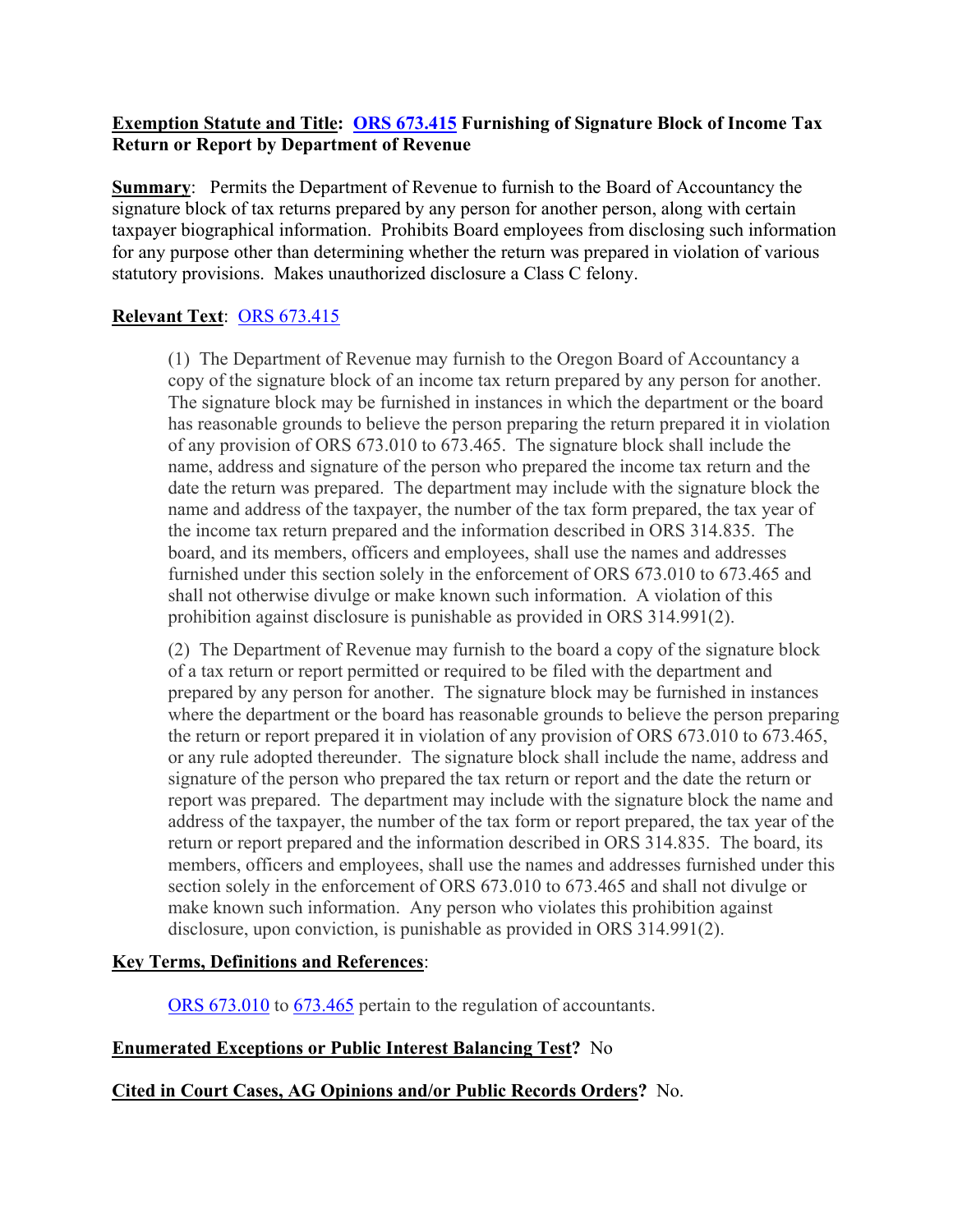#### **Exemption Statute and Title: [ORS 673.710](https://www.oregonlaws.org/ors/673.710) Names of Tax Preparers and Other Information Furnished by Department of Revenue**

**Summary:** Permits the Department of Revenue to furnish to the State Board of Tax Practitioners certain information about the preparer, if prepared by someone other than the taxpayer. Permits the Department to provide the Board with information about the taxpayer when there are grounds to believe the return was prepared in violation of various statutory provisions. Prohibits Board employees from disclosing such information for any purpose other than determining whether the return was prepared in violation of various statutes. Makes unauthorized disclosure a Class C felony.

## **Relevant Text**: [ORS 673.710](https://www.oregonlaws.org/ors/673.710)

(1) If a personal income tax return is prepared by someone other than the taxpayer, the Department of Revenue may furnish to the State Board of Tax Practitioners a copy of that portion of the return that shows:

- (a) The name, business name and address of the preparer;
- (b) The date of preparation; and
- (c) The signature of the preparer.

(2) In instances where the department or the board has reasonable grounds to believe the person preparing the return prepared it in violation of ORS 673.605 to 673.740, the department may furnish the following additional information:

- (a) The name and address of the taxpayer;
- (b) The identifying number used on any form, report or schedule filed as part of the return;
- (c) The tax year reported on the return, or any portion of the return; and
- (d) The information described in ORS 314.835.

(3) The board, its members, officers and employees, shall use the names and addresses furnished under this section solely in the enforcement of ORS 673.605 to 673.740 and shall not otherwise divulge or make known such information**.** Any person who violates this prohibition against disclosure, upon conviction, is punishable as provided in ORS 314.991(2).

#### **Key Terms, Definitions and References**:

[ORS 673.605](https://www.oregonlaws.org/ors/673.605) to [673.740](https://www.oregonlaws.org/ors/673.740) pertain to the regulation of licensed tax practitioners.

### **Enumerated Exceptions or Public Interest Balancing Test?** No.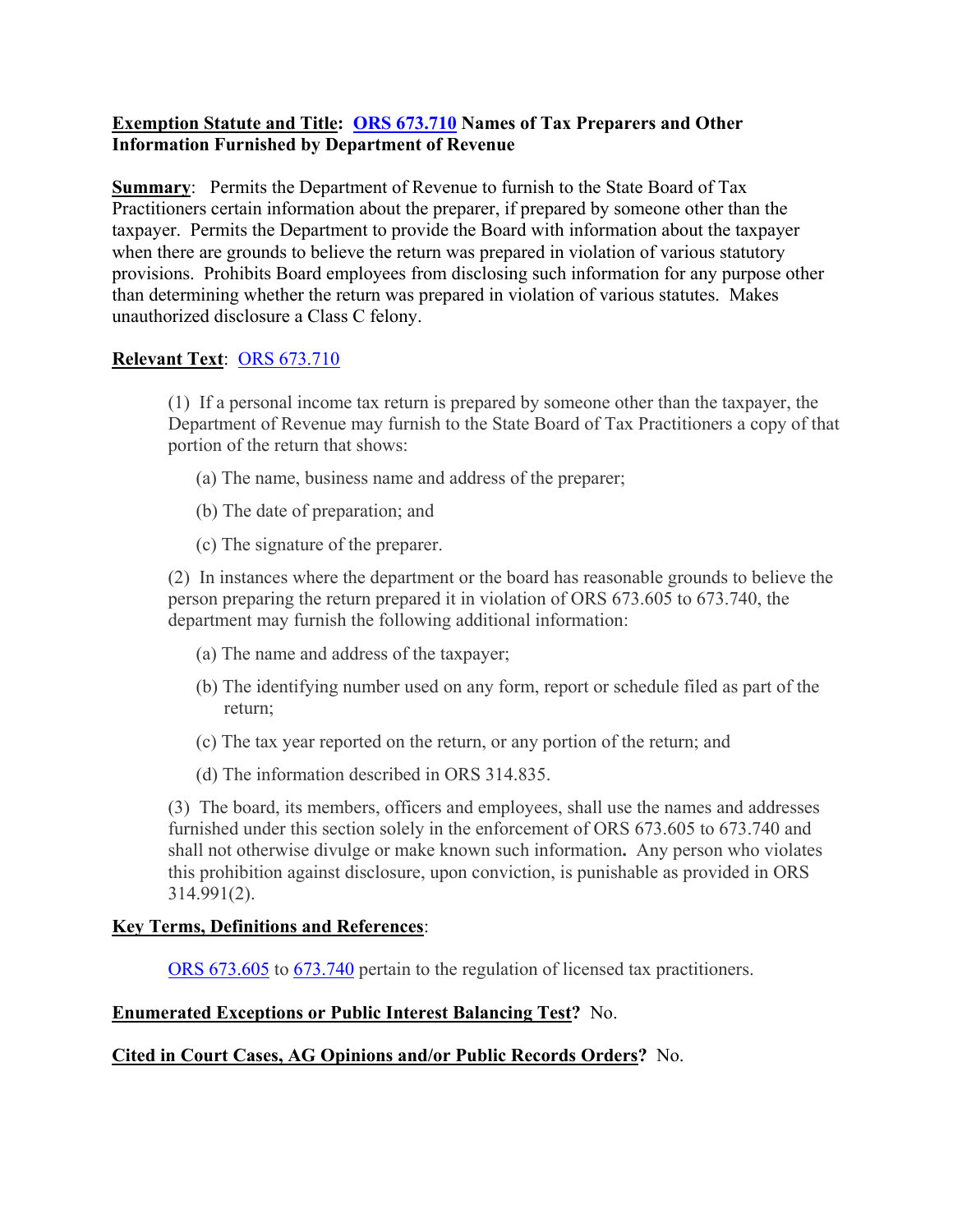## **Exemption Statute and Title: [ORS 673.730](https://www.oregonlaws.org/ors/673.730) Powers of Board**

**Summary:** Makes information gathered by the State Board of Tax Practitioners during certain investigations conditionally confidential until the Board makes a final determination. Permits the Board to keep personal financial information gathered during an investigation, including tax returns, conditionally confidential after a final order or determination by the Board.

**Relevant Text**: [ORS 673.730](https://www.oregonlaws.org/ors/673.730)**.** The State Board of Tax Practitioners shall have the following powers, in addition to the powers otherwise granted by ORS 673.605 to 673.740, and shall have all powers necessary or proper to carry the granted powers into effect:

\*\*\*

(3) To investigate alleged violations of ORS 673.605 to 673.740, or any rule or order adopted thereunder. The board may keep information gathered pursuant to an investigation by the board confidential until there is a final order or determination by the board, unless disclosure is considered necessary by the board for the investigation or prosecution of an alleged violation of ORS 673.605 to 673.740, or any rule or order adopted thereunder. The board may keep personal financial information gathered pursuant to an investigation by the board confidential after a final order or determination by the board, unless disclosure is considered necessary by the board for the investigation or prosecution of an alleged violation of ORS 673.605 to 673.740, or any rule or order adopted thereunder. For purposes of this subsection, personal financial information includes but is not limited to tax returns.

### **Key Terms, Definitions and References**:

[ORS 673.605](https://www.oregonlaws.org/ors/673.605) to [673.740](https://www.oregonlaws.org/ors/673.740) pertain to the regulation of licensed tax practitioners.

**Enumerated Exceptions or Public Interest Balancing Test?** Yes. Confidential information, including personal financial information, may be disclosed if the Board deems it necessary for the investigation or prosecution of alleged violations of [ORS 673.605](https://www.oregonlaws.org/ors/673.605) to [673.740.](https://www.oregonlaws.org/ors/673.740)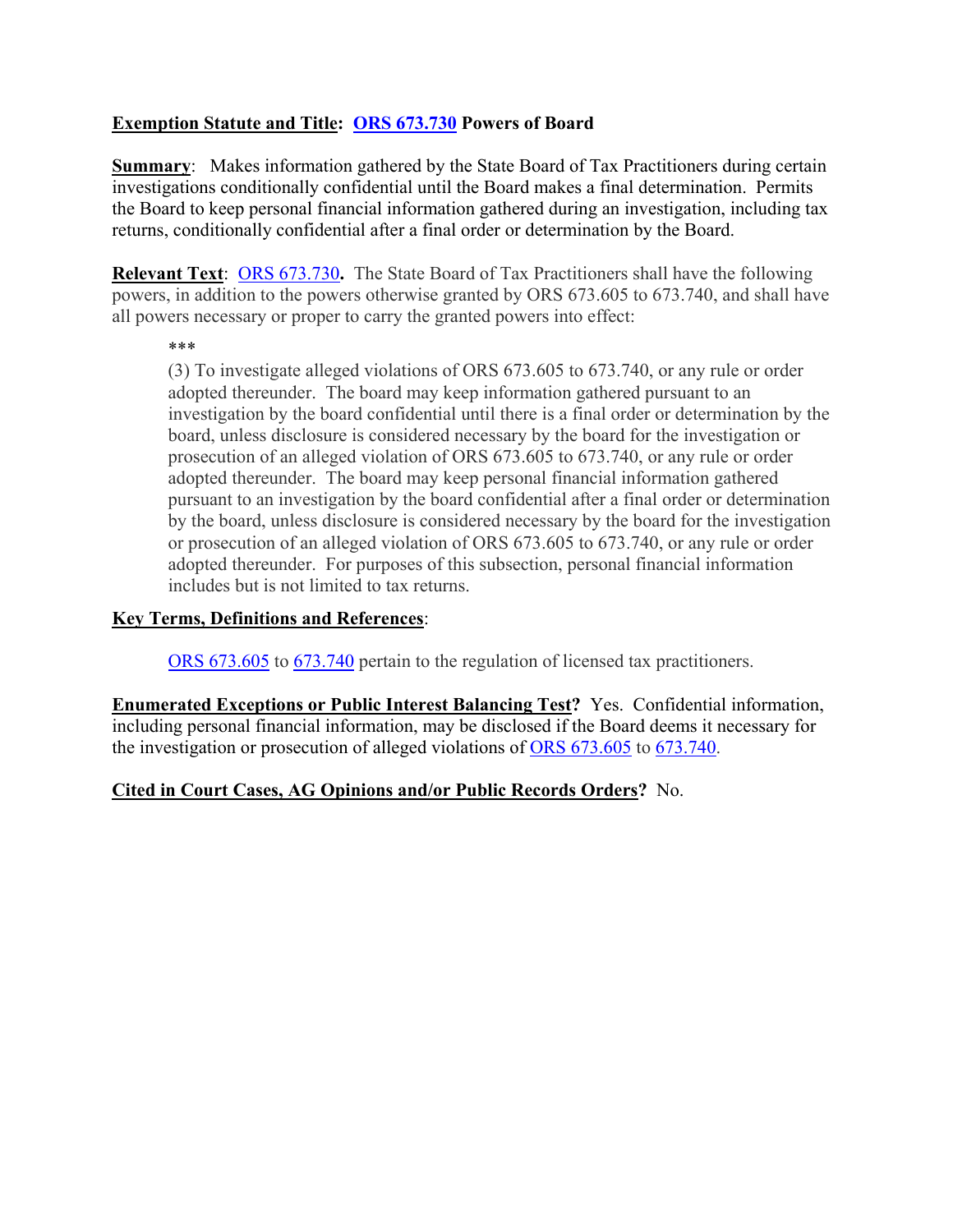#### **Exemption Statute and Title: [ORS 178.350](https://www.oregonlaws.org/ors/178.350) Designated Beneficiary of Account for Higher Education Expenses; Confidentiality of Account Information**

**Summary:** Makes confidential the individual account information of participants in the Oregon 529 Savings Network.

### **Relevant Text**:

[ORS 178.350\(4\).](https://www.oregonlaws.org/ors/178.350) Individual account information, including but not limited to names, addresses, telephone numbers, personal identification information, amounts contributed and earnings on amounts contributed, is confidential and must be maintained as confidential:

(a) Except to the extent necessary to administer the Oregon 529 Savings Network in a manner consistent with ORS 178.300 to 178.355, Oregon tax laws and the Internal Revenue Code; or

(b) Unless the person who provides the information or is the subject of the information expressly agrees in writing that the information may be disclosed.

#### **Key Terms, Definitions and References**: N/A.

**Enumerated Exceptions or Public Interest Balancing Test?** Enumerated exceptions above.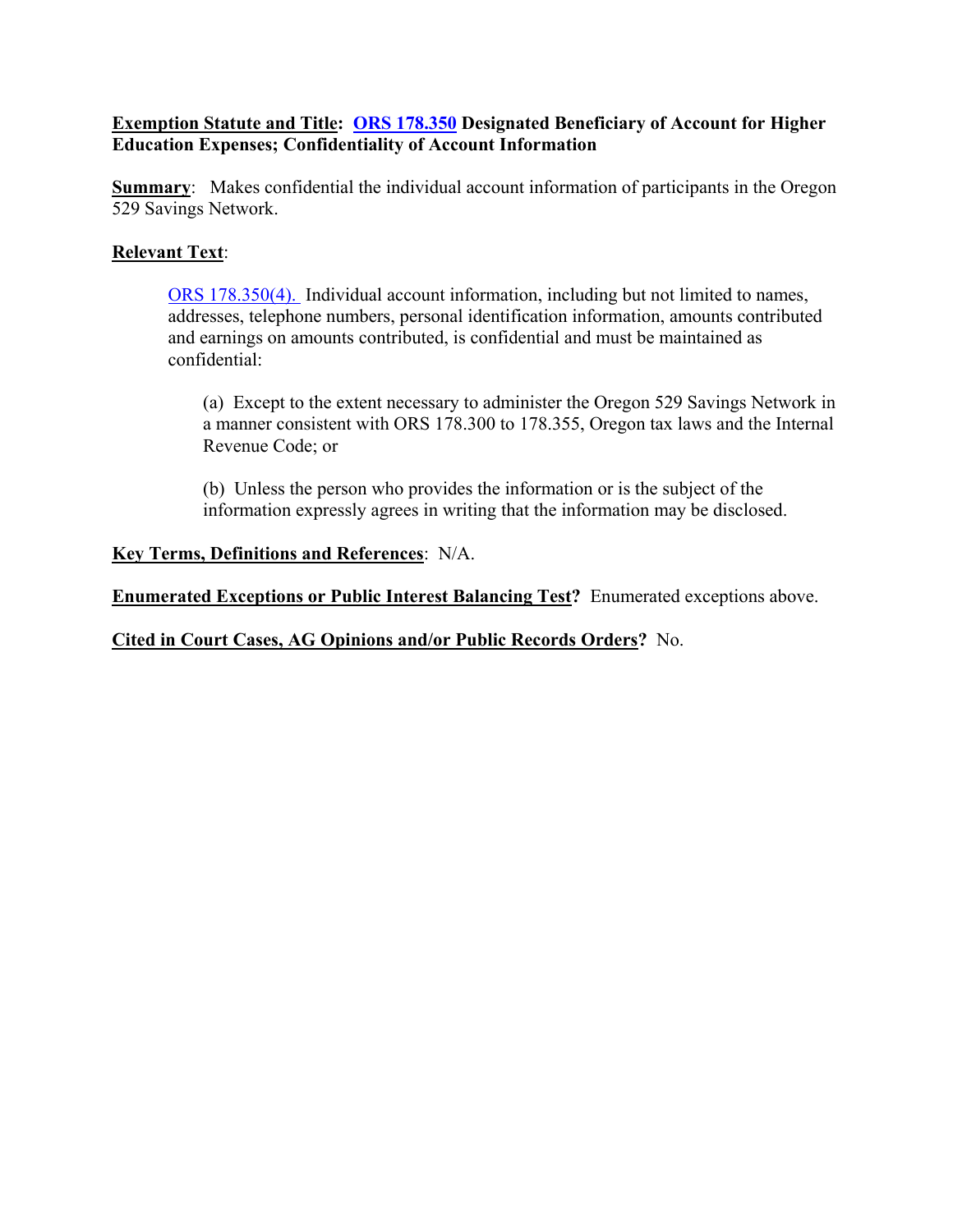## **Exemption Statute and Title: [ORS 192.345\(27\)](https://www.oregonlaws.org/ors/192.345) Public Records Conditionally Exempt From Disclosure**

**Summary:** Personal financial information, such as a credit card number, provided to a public body to facilitate the transfer of funds is conditionally exempt from disclosure.

**Relevant Text**: [ORS 192.345.](https://www.oregonlaws.org/ors/192.345) The following public records are exempt from disclosure under ORS 192.311 to 192.478 unless the public interest requires disclosure in the particular instance:

\*\*\*

(27) Information provided to, obtained by or used by a public body to authorize, originate, receive or authenticate a transfer of funds, including but not limited to a credit card number, payment card expiration date, password, financial institution account number and financial institution routing number.

### **Key Terms, Definitions and References**: N/A.

**Enumerated Exceptions or Public Interest Balancing Test?** Yes. Exempt unless the public interest requires disclosure in the particular instance.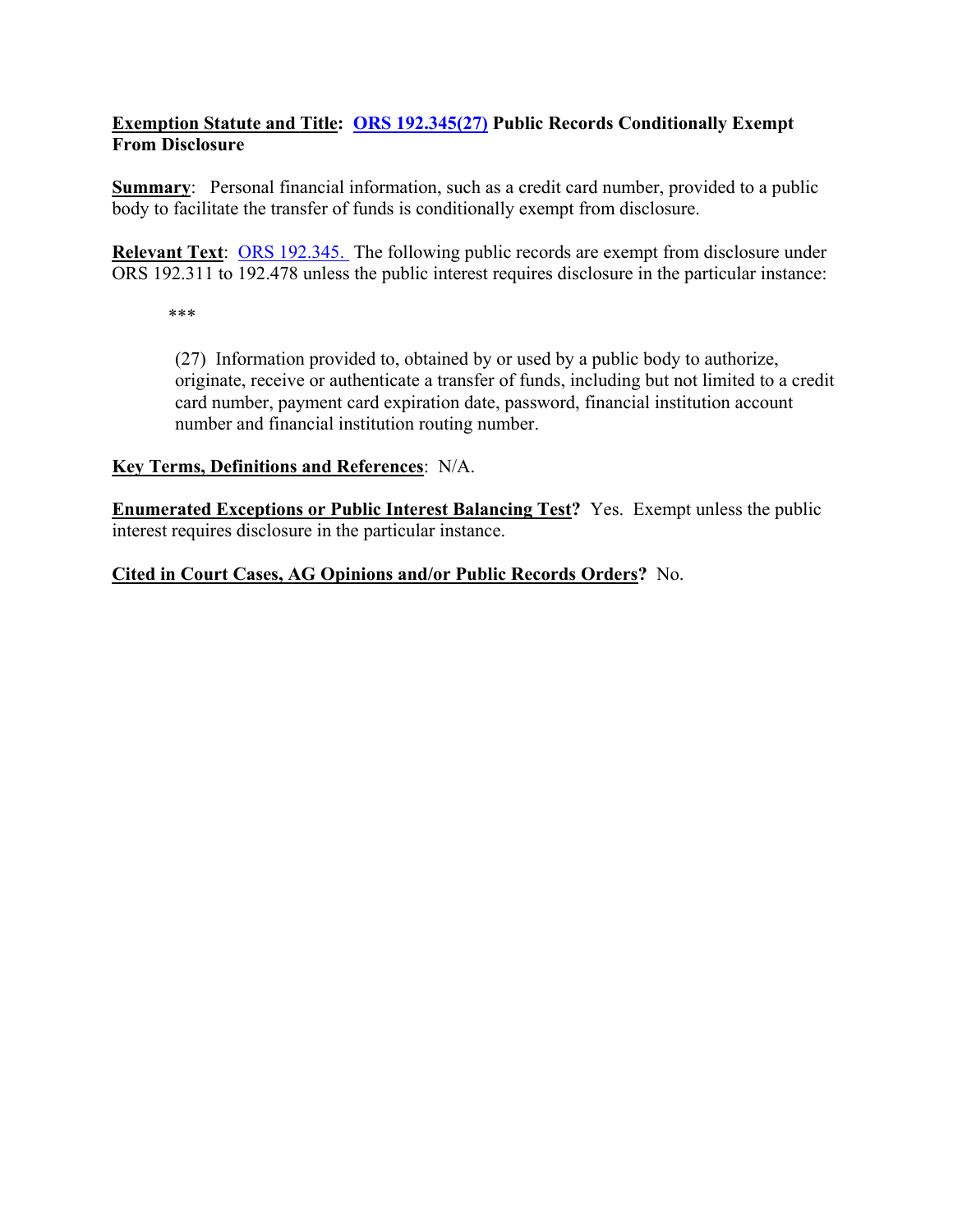### **Exemption Statute and Title: [ORS 192.586](https://www.oregonlaws.org/ors/192.586) Disclosure of Financial Records Prohibited; Exceptions**

**Summary:** Conditionally exempts the financial records of a customer provided by a financial institution to the State Treasurer if the records relate to state investments in commercial mortgages involving the customer.

#### **Relevant Text**: [ORS 192.586](https://www.oregonlaws.org/ors/192.586)

(1) Except as provided in ORS 192.588, 192.589, 192.591, 192.593, 192.596, 192.597, 192.598 and 192.603 or as required by ORS 25.643 and 25.646 and the Uniform Disposition of Unclaimed Property Act, ORS 98.302 to 98.436 and 98.992 and section 2 of this 2017 Act:

(a) A financial institution may not provide financial records of a customer to a state or local agency.

(b) A state or local agency may not request or receive from a financial institution financial records of customers.

(2) Subsection (1) of this section does not preclude a financial institution, in the discretion of the financial institution, from initiating contact with, and thereafter communicating with and disclosing customer financial records to:

(a) Appropriate state or local agencies concerning a suspected violation of the law.

(b) The office of the State Treasurer if the records relate to state investments in commercial mortgages involving the customer**.** The records and the information contained therein are public records but are exempt from disclosure under ORS 192.311 to 192.478 unless the public interest in disclosure clearly outweighs the public interest in confidentiality. However, the following records in the office must remain open to public inspection:

(A) The contract or promissory note establishing a directly held residential or commercial mortgage and information identifying collateral;

(B) Any copy the office retains of the underlying mortgage note in which the office purchases a participation interest; and

(C) Information showing that a directly held loan is in default.

#### **Key Terms, Definitions and References**: N/A.

**Enumerated Exceptions or Public Interest Balancing Test?** Yes. Financial records are exempt unless the public interest in disclosure clearly outweighs the public interest in confidentiality.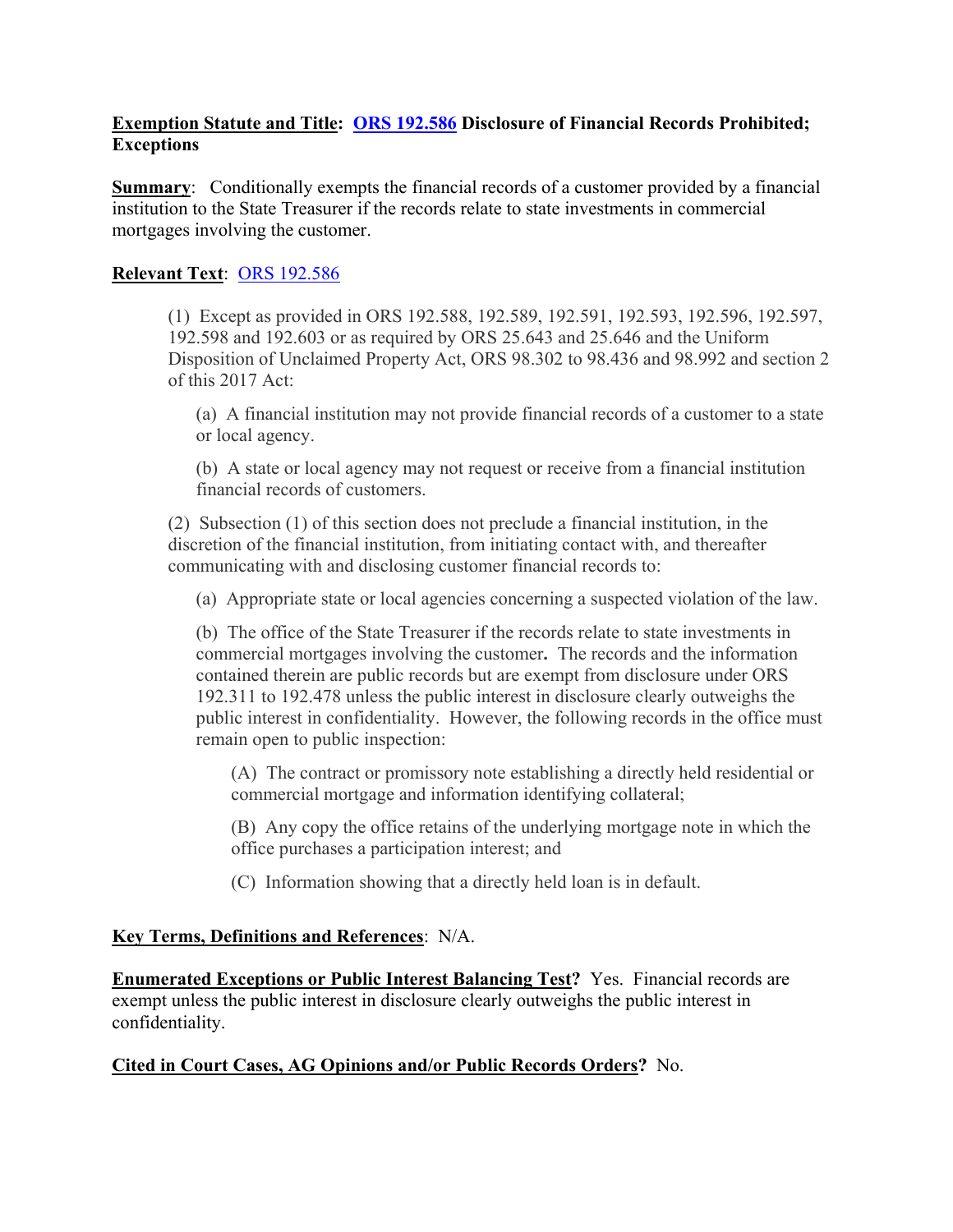### **Exemption Statute and Title: [ORS 706.730](https://www.oregonlaws.org/ors/706.730) Depositor and Debtor Information Confidential**

**Summary:** Makes confidential the name of a person who is a depositor or debtor of a bank and the amount of the person's deposit or debt.

## **Relevant Text**:

[ORS 706.730\(1\).](https://www.oregonlaws.org/ors/706.730) The name of a person who is a depositor or debtor of a bank and the amount of the person's deposit or debt are confidential as provided in [ORS 705.137.](https://www.oregonlaws.org/ors/705.137) The Director of the Department of Consumer and Business Services or any other person employed by the Department of Consumer and Business Services shall not knowingly disclose the name of a person who is a depositor or debtor of a bank, or the amount of the person's deposit or debt, except that the director or the employee may disclose such information as may be required under ORS 706.720(5) or as may be necessary in the performance of the director's or employee's official duty including any duty under ORS 295.018.

#### **Key Terms, Definitions and References**:

[ORS 705.137](https://www.oregonlaws.org/ors/705.137) exempts from disclosure certain information in the possession of the Department of Consumer and Business Services, if such information is described in statute as confidential or as not subject to disclosure.

**Enumerated Exceptions or Public Interest Balancing Test?** No.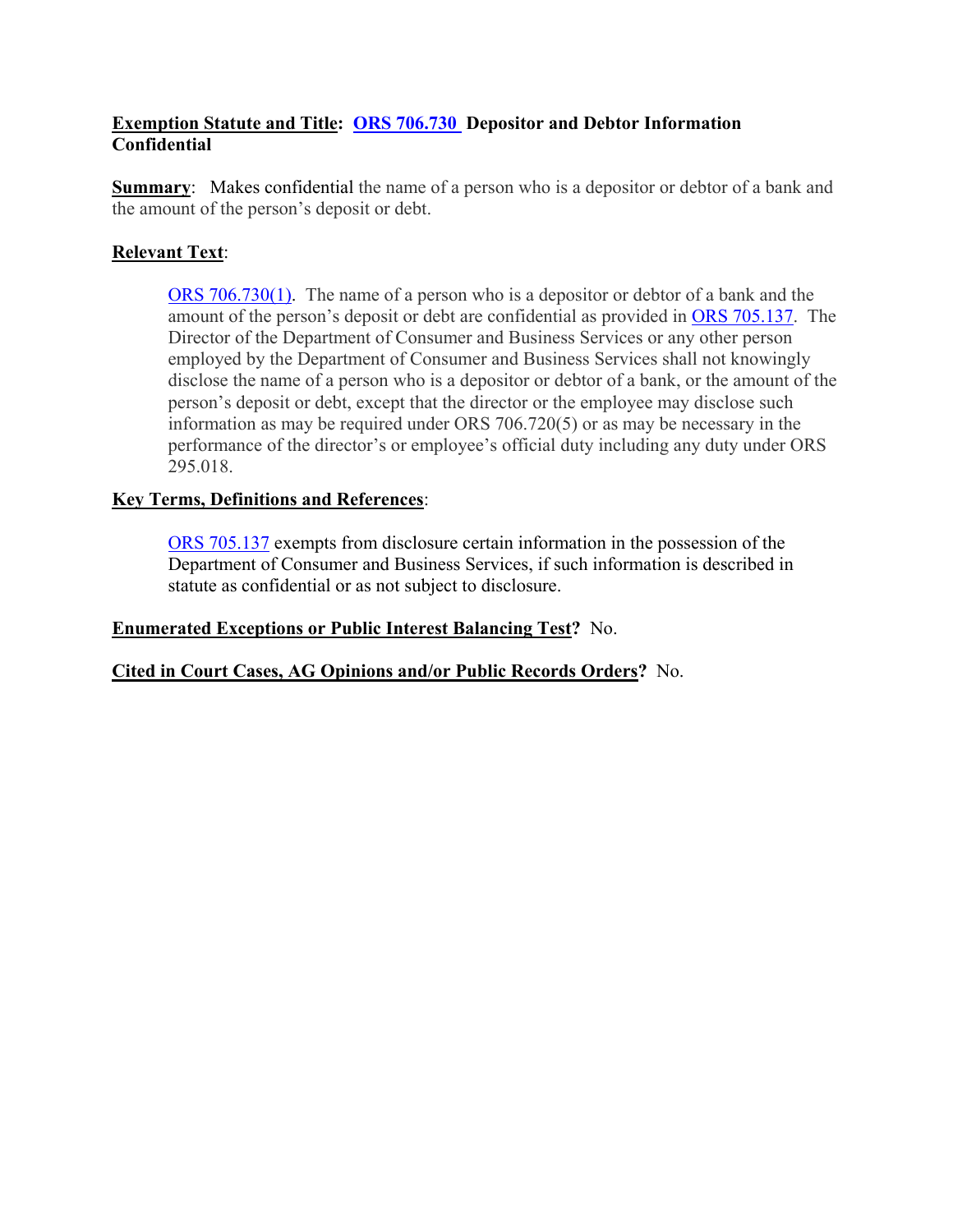#### **Exemption Statute and Title: [ORS 725A.090](https://www.oregonlaws.org/ors/725A.090) Loan Tracking and Counseling System; Rules; Fees**

**Summary:** Expressly exempts from disclosure information contained in a loan tracking system used by licensed title and payday loan companies, and managed by the Department of Consumer and Business Services.

#### **Relevant Text**: [ORS 725A.090](https://www.oregonlaws.org/ors/725A.090)

(1)(a) The Director of the Department of Consumer and Business Services, by contract with a vendor or service provider or otherwise, may develop and implement a system by means of which a licensee may:

- (A) Determine whether a consumer has an outstanding loan;
- (B) Determine the number of loans the consumer has outstanding;
- (C) Determine the dates on which the consumer entered into or renewed a loan contract subject to ORS 725A.010 to 725A.092 and 725A.990;
- (D) Provide loan counseling to consumers in accordance with standards the director specifies; and
- (E) Obtain other information necessary to comply with the provisions of ORS 725A.010 to 725A.092 and 725A.990.
- (b) The director by rule may specify the form and content of the system, but shall ensure at a minimum that the information entered into or stored by the system is:
- (A) Accessible to and usable by licensees and the director from any location in this state; and
- (B) Secured against public disclosure, tampering, theft or unauthorized acquisition or use.

(2) The information in the system described in subsection (1) of this section is not subject to public inspection or disclosure and is not subject to discovery, subpoena or other compulsory process except in an action brought under ORS 725A.010 to 725A.092 and 725A.990.

#### **Key Terms & Definitions**:

[ORS 725A.010](https://www.oregonlaws.org/ors/725A.010) to [725A.092](https://www.oregonlaws.org/ors/725A.092) and [725A.990](https://www.oregonlaws.org/ors/725A.990) relate to the licensing and regulation of title and payday loan companies.

#### **Enumerated Exceptions or Public Interest Balancing Test?** No.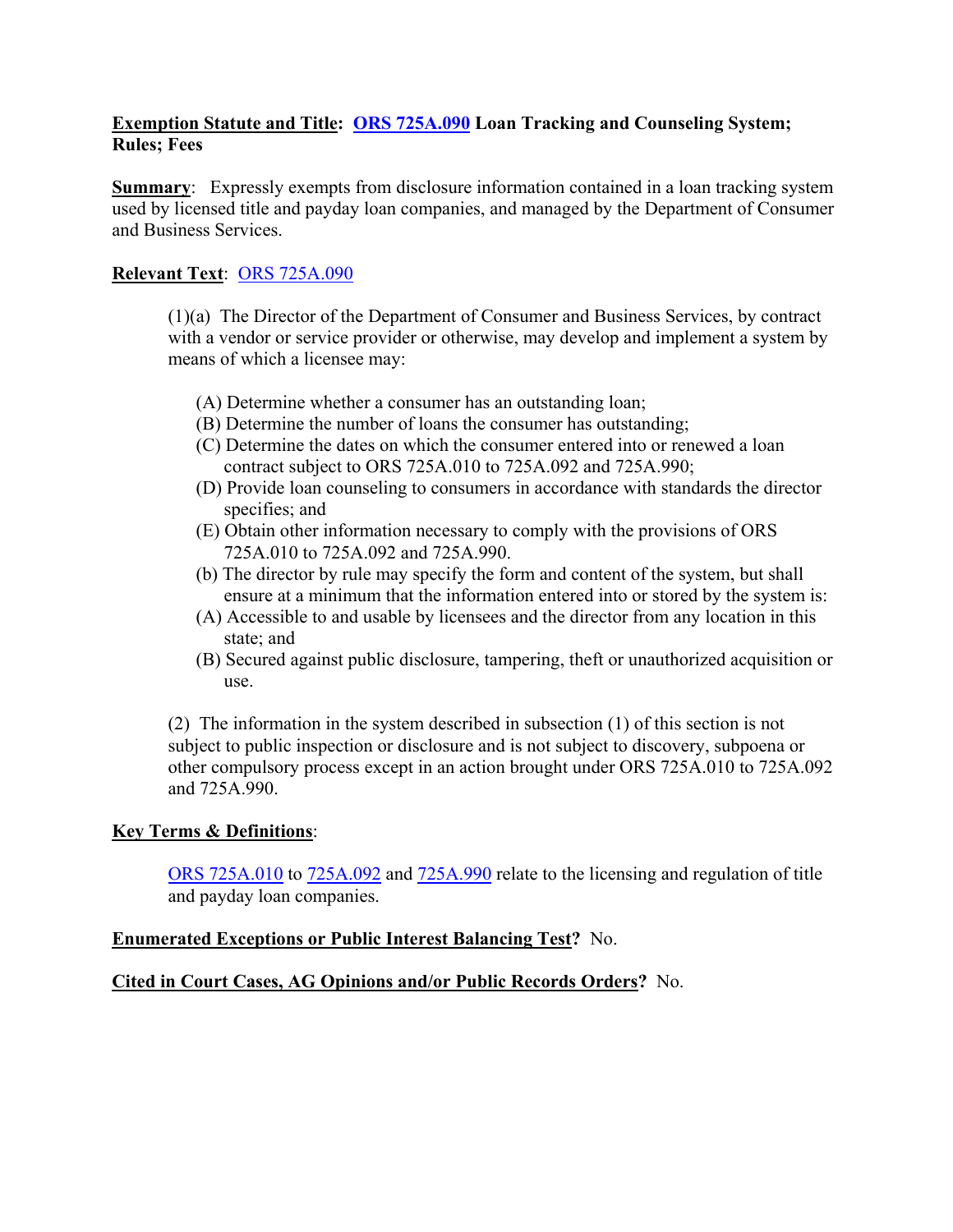### **Exemption Statute and Title: [ORS 98.352](https://www.oregonlaws.org/ors/98.352) Report of Abandoned Property**

**Summary**: Temporally exempts from disclosure the reports filed with the Department of State Lands relating to private property that is presumed abandoned. Substantially identical to the exemption from disclosure contained in [ORS 192.355\(16\).](https://www.oregonlaws.org/ors/192.355)

## **Relevant Text**: [ORS 98.352](https://www.oregonlaws.org/ors/98.352)

(1) Every person holding funds or other property, tangible or intangible, presumed abandoned under ORS 98.302 to 98.436 and 98.992 shall report and pay or deliver to the Department of State Lands all property presumed abandoned as provided in this section \*\*\*

\*\*\*

(4) The report shall be filed after October 1, but no later than November 1 of each year for accounts dormant as of June 30. The department may postpone the reporting date upon written request by any person required to file a report. All records are exempt from public review for 12 months from the time the property is reportable and for 24 months after the property has been remitted to the department. All lists of records or property held by a government or public authority under ORS 98.336 shall be exempt from public review until 24 months after the property is remitted to the department.

### **Key Terms, Definitions and References**: N/A.

**Enumerated Exceptions or Public Interest Balancing Test?** Yes. The information is only temporally exempt.

**Cited in Court Cases, AG Opinions and/or Public Records Orders?** No. But see [PRO](https://cdm17027.contentdm.oclc.org/digital/collection/p17027coll2/id/2165/rec/5)  [Mantel \(1/15/2019\)](https://cdm17027.contentdm.oclc.org/digital/collection/p17027coll2/id/2165/rec/5) (ordering disclosure of information contained in a report of unclaimed property, but after the expiration of the statutory 24-month exemption period)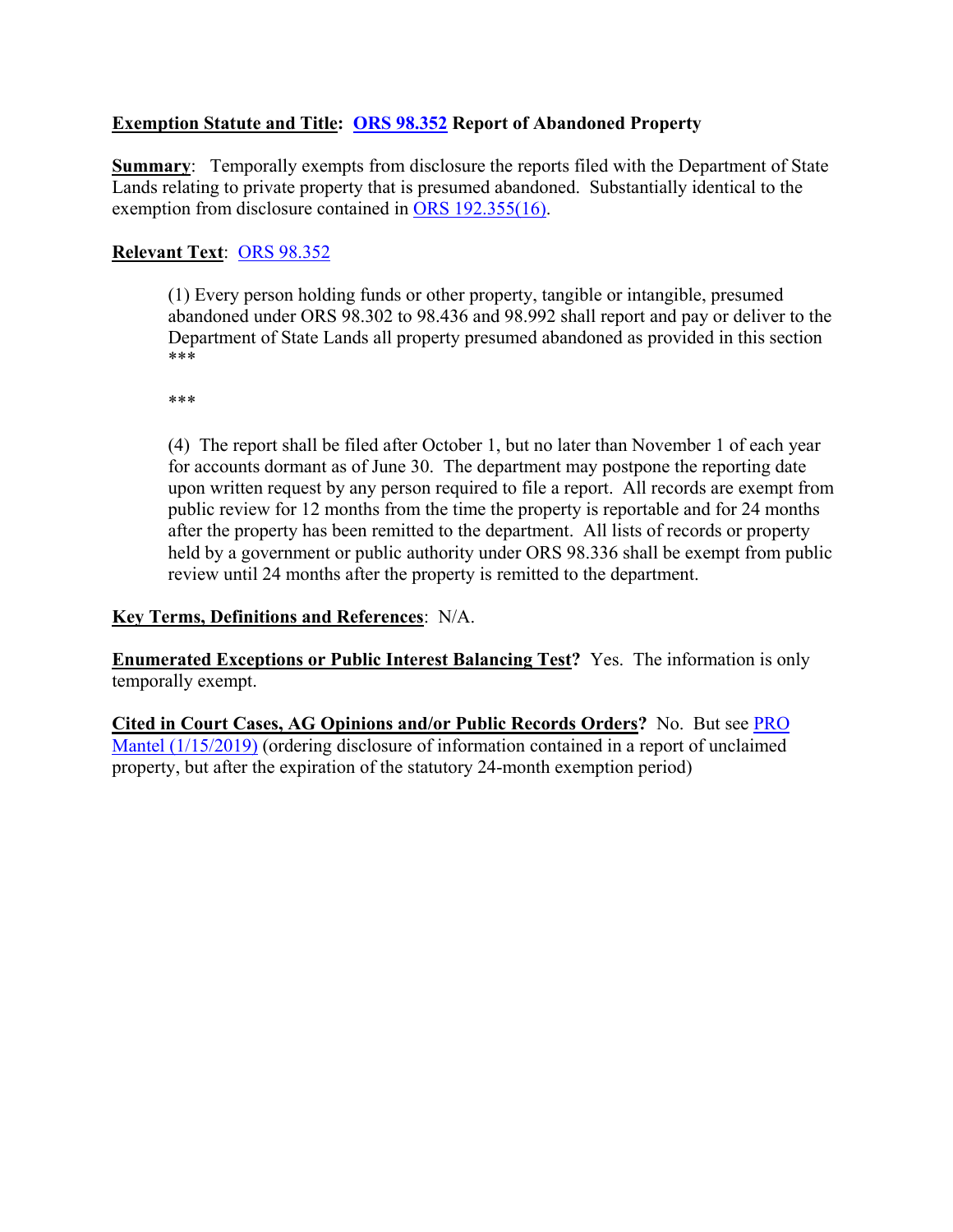### **Exemption Statute and Title: [ORS 192.355\(16\)](https://www.oregonlaws.org/ors/192.355) Public Records Exempt From Disclosure**

**Summary**: Temporally exempts from disclosure the reports filed with the Department of State Lands under [ORS 98.352](https://www.oregonlaws.org/ors/98.352) relating to private property that is presumed abandoned. Substantially identical to the exemption from disclosure contained in [ORS 98.352.](https://www.oregonlaws.org/ors/98.352)

**Relevant Text**[: ORS 192.355.](https://www.oregonlaws.org/ors/192.355) The following public records are exempt from disclosure under ORS 192.311 to 192.478:

\*\*\*

(16) Reports of unclaimed property filed by the holders of such property to the extent permitted by [ORS 98.352.](https://www.oregonlaws.org/ors/98.352)

#### **Key Terms, Definitions and References**: N/A.

**Enumerated Exceptions or Public Interest Balancing Test?** Yes. The information is only temporally exempt under [ORS 98.352\(4\),](https://www.oregonlaws.org/ors/98.352) which provides that:

All records are exempt from public review for 12 months from the time the property is reportable and for 24 months after the property has been remitted to the department. All lists of records or property held by a government or public authority under ORS 98.336 shall be exempt from public review until 24 months after the property is remitted to the department.

**Cited in Court Cases, AG Opinions and/or Public Records Orders?** No. But see [PRO](https://cdm17027.contentdm.oclc.org/digital/collection/p17027coll2/id/2165/rec/5)  [Mantel \(1/15/2019\)](https://cdm17027.contentdm.oclc.org/digital/collection/p17027coll2/id/2165/rec/5) (ordering disclosure of information contained in a report of unclaimed property, but after the expiration of the statutory 24-month exemption period)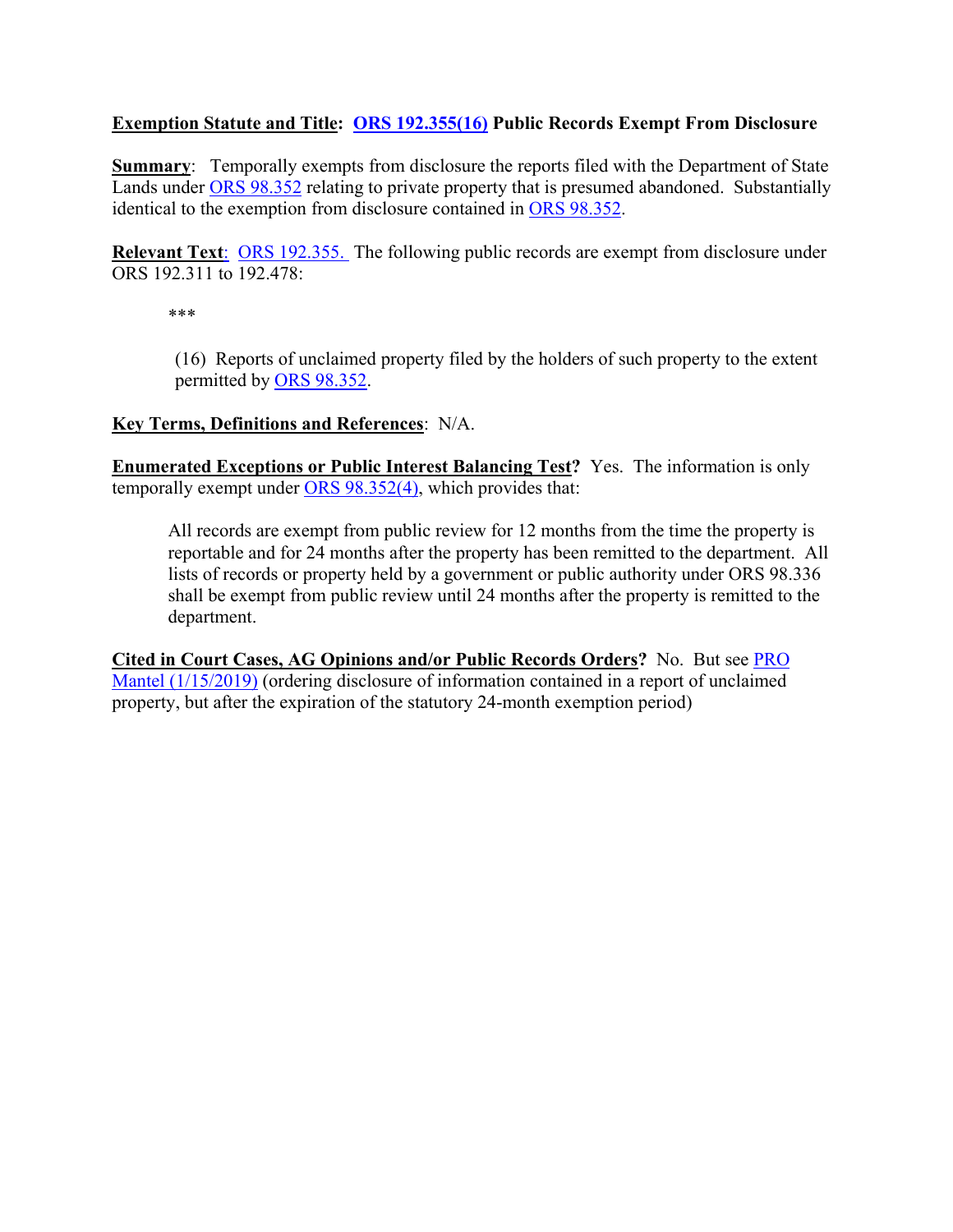#### **Exemption Statute and Title: [ORS 657.734](https://www.oregonlaws.org/ors/657.734) Performance Reporting Information System**

**Summary**: Makes confidential the individual record information contained in the Employment Department's Performance Reporting Information System. Excludes some System information from the definition of a "public record."

#### **Relevant Text**: [ORS 657.734.](https://www.oregonlaws.org/ors/657.734)

#### \*\*\*

(2) There is established the Performance Reporting Information System for the purpose of collecting, analyzing and sharing statistical and demographic data for the development and reporting of workforce system performance measures.

\*\*\*

(5)(a) All individual record information in the Performance Reporting Information System is confidential and may not be disclosed as a public record under the provisions of ORS 192.311 to 192.478. As administrator of the system, the director may view all data or individual record information in the system. System participants may not allow public access to information received from the system that identifies a particular individual unless required by law. System participants shall limit the disclosure of, or refuse to disclose, aggregate or summary level information when a small number of aggregated records or some other factor creates a reasonable risk that the identity of individuals may be discovered or disclosed.

\*\*\*

(6) The information in the Performance Reporting Information System is not a public record for purposes of ORS 192.311 to 192.478. For purposes of ORS 192.311 to 192.478, the information submitted to the system and the information received from the system is a public record, and the custodian of such information is the system participant that submits or receives the information. If the system participant receiving the information is not a public body, the department shall keep a copy of the system information sent to that system participant and shall be the custodian of that copy for purposes of ORS 192.311 to 192.478. As custodian, the department shall limit the disclosure of, or refuse to disclose, aggregate or summary level information when a small number of aggregated records or some other factor creates a reasonable risk that the identity of individuals may be discovered or disclosed. The department shall refer all other requests for disclosure of system information to the public body that is the custodian of the information.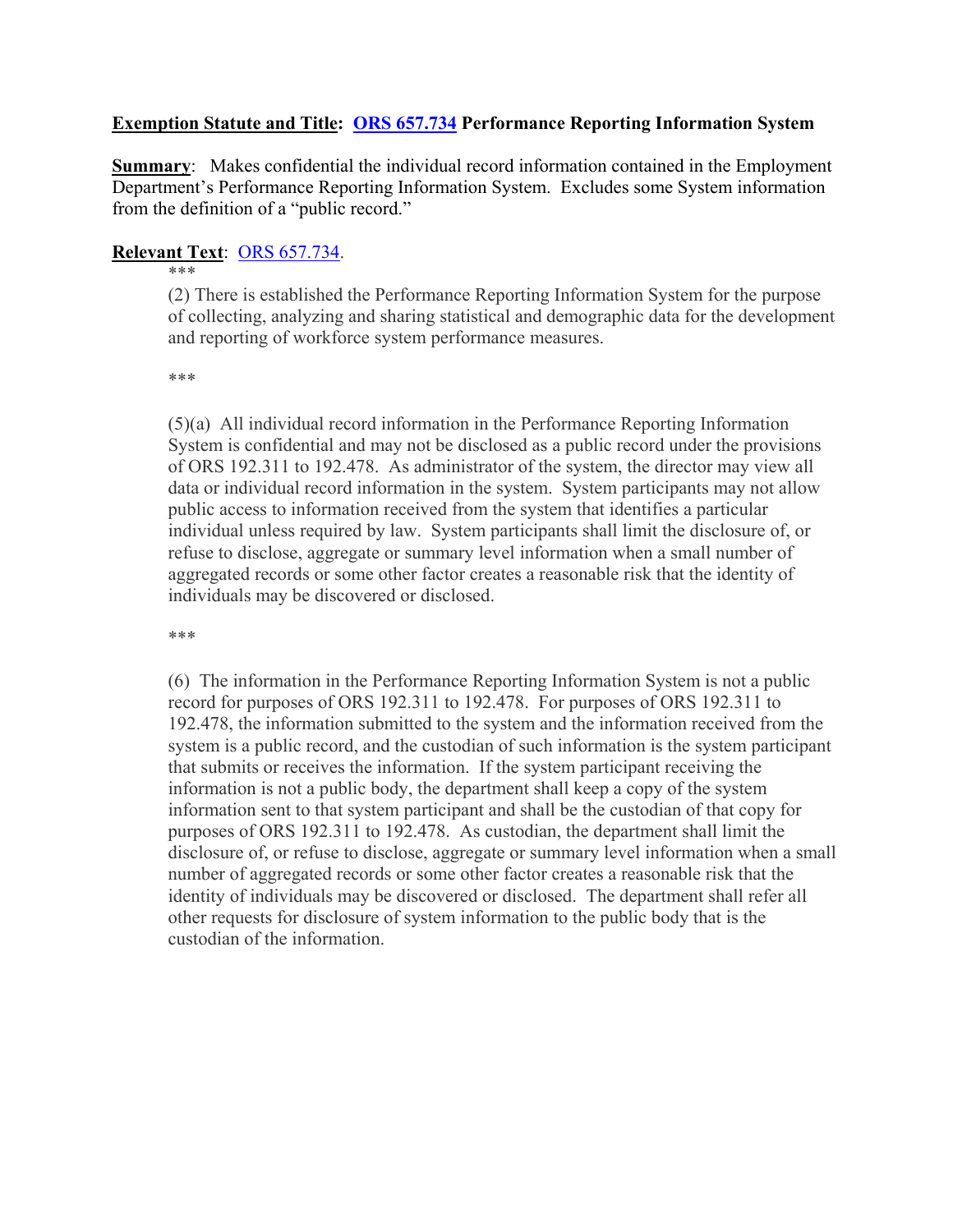### (continued) **[ORS 657.734](https://www.oregonlaws.org/ors/657.734) Performance Reporting Information System**

#### **Key Terms, Definitions and References**:

"System participant" means:

- (A) Mandatory partners under the federal Workforce Innovation and Opportunity Act and other one-stop system partners, which may include public bodies and private organizations; and
- (B) Public bodies and private organizations that have been approved by the Director of the Employment Department, in consultation with the Education and Workforce Policy Advisor, to participate in the Performance Reporting Information System. ORS  $657.734(1)(b)$ .

#### **Enumerated Exceptions or Public Interest Balancing Test?** No.